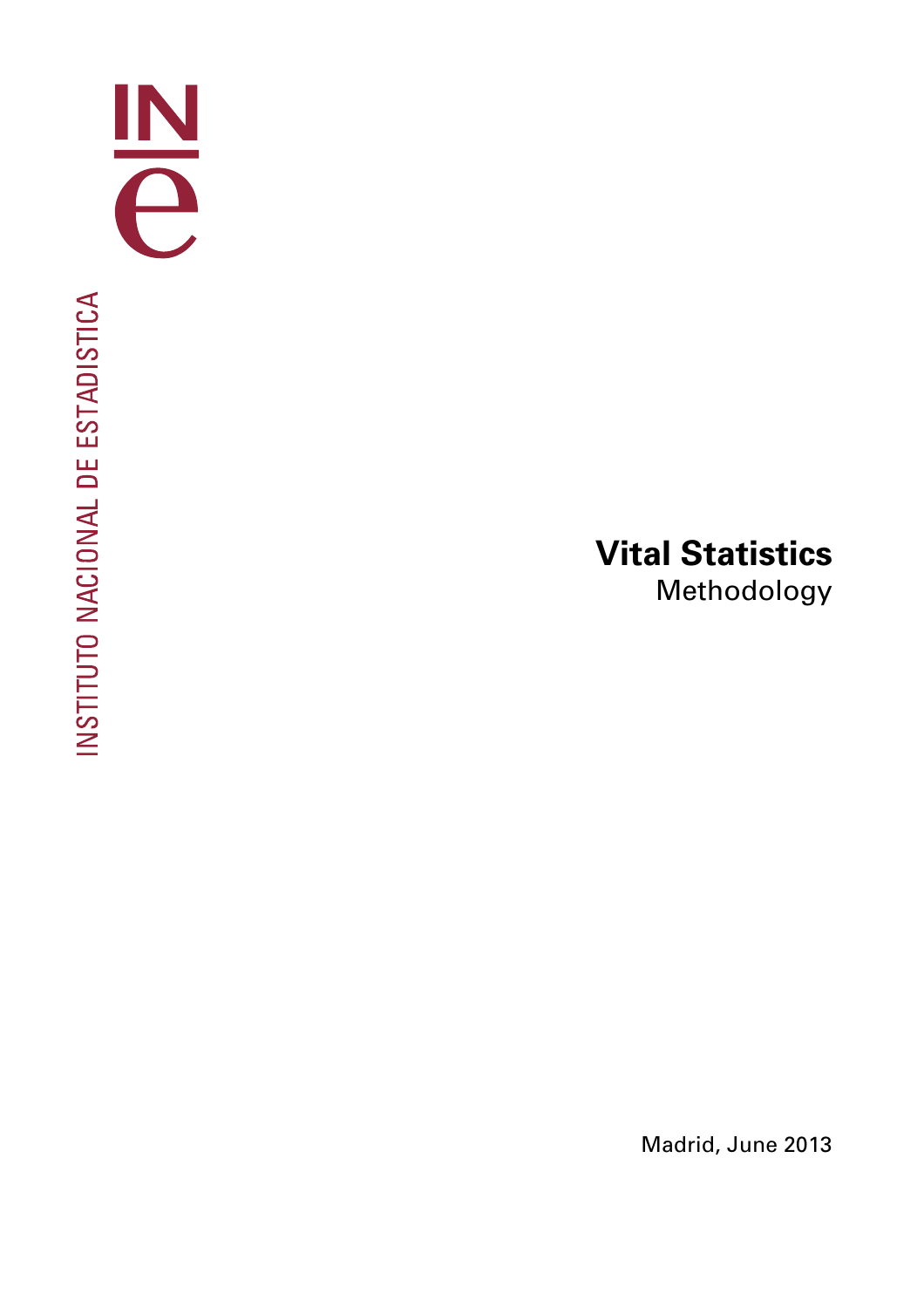## **Index**

| 1.  | <b>Objective</b>                                                                         | 4  |
|-----|------------------------------------------------------------------------------------------|----|
| 2.  | <b>Type of operation</b>                                                                 | 5  |
| 3.  | <b>Content</b>                                                                           | 6  |
|     | 3.1 Birth statistics                                                                     | 6  |
|     | 3.1.1 Study and classification variables, both direct and derived                        | 6  |
|     | 3.2 Late Foetal Death Statistics                                                         | 10 |
|     | 3.2.1 Study and classification variables, both direct and derived                        | 11 |
|     | 3.3 Childbirth (Delivery) statistics                                                     | 11 |
|     | 3.3.1 Study and classification variables, both direct and derived                        | 12 |
|     | 3.4 Marriage statistics                                                                  | 12 |
|     | 3.4.1 Study and classification variables, both direct and derived                        | 12 |
|     | 3.5 Death statistics                                                                     | 15 |
|     | 3.5.1 Study and classification variables, both direct and derived                        | 15 |
| 4.  | <b>Characteristics of the statistical process</b>                                        | 17 |
| 4.1 | Administrative source of the data                                                        | 17 |
|     | 4.2 Legal basis of the administrative source                                             | 17 |
|     | 4.3 Observation units to which the primary data of the admin-<br>istrative source refers | 17 |
|     | 4.4 Collection method for the original administrative data                               | 17 |
|     | 4.5 Frequency of collecting the original administrative data                             | 17 |

4.6 Collection method for the data for statistical purposes based on the original administrative data 18 **INE. National Statistics Institute INE. National Statistics Institute**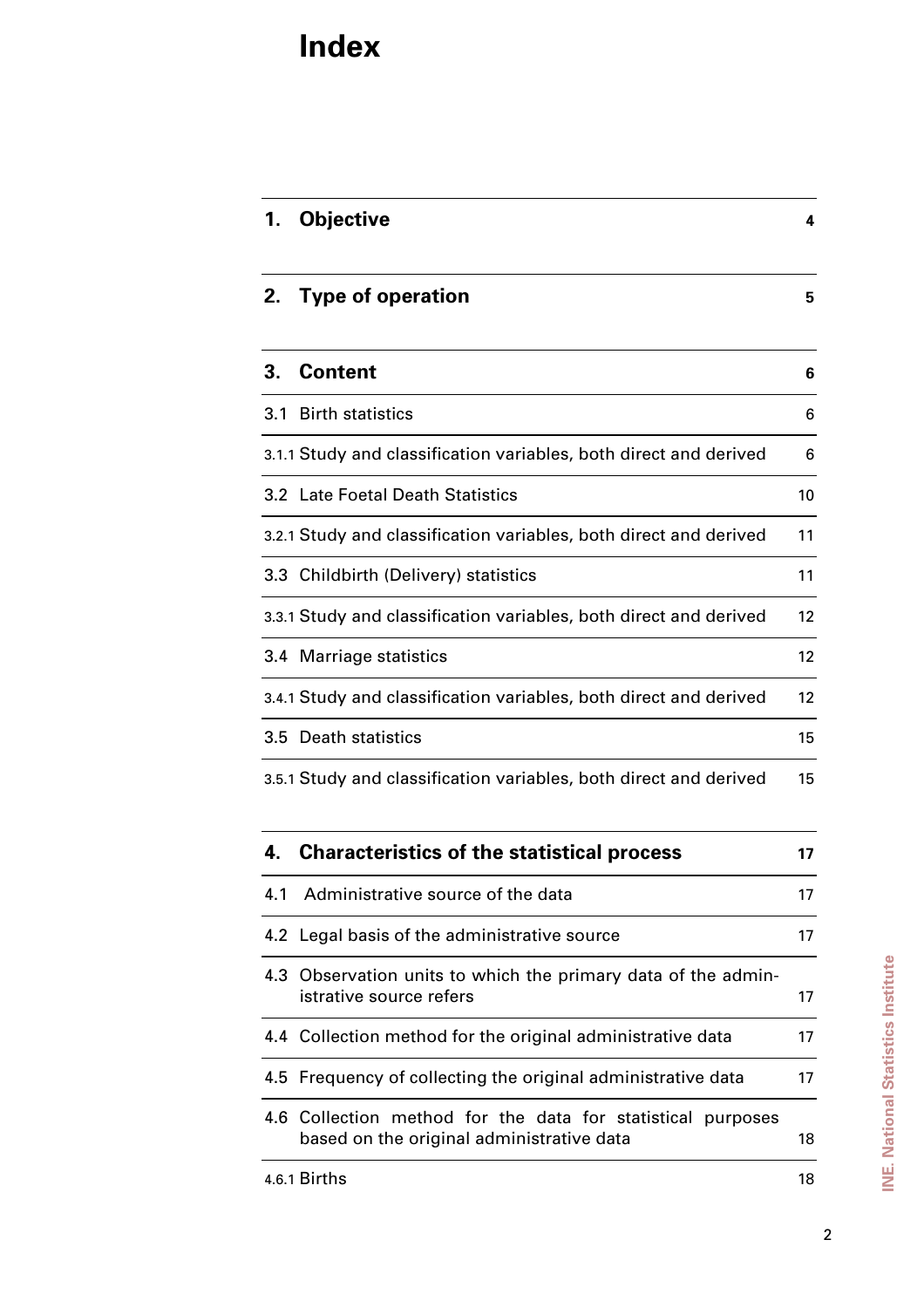| 4.6.2 Deaths          | 19 |
|-----------------------|----|
| 4.6.3 Marriages       | 20 |
| 4.7 Statistical forms | 21 |

### **5. Dissemination plan and frequency of dissemination 23**

### **Annex: provisional results of the Vital Statistics 24**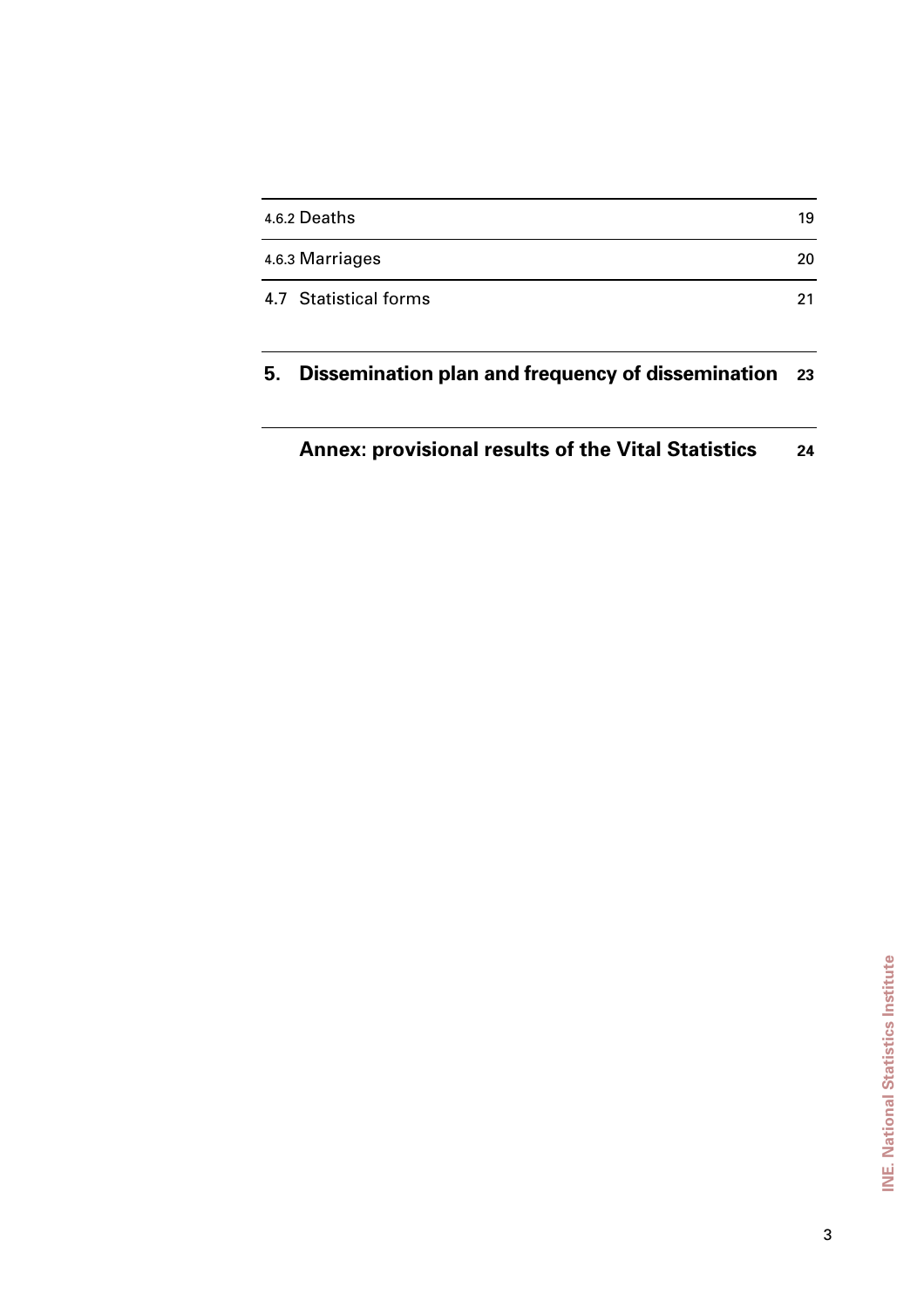# **1. Objective**

Vital Statistics have the main objective of ascertaining the number of births, marriages and deaths that take place within the Spanish territory, as well as the main characteristics relating to these demographic phenomena.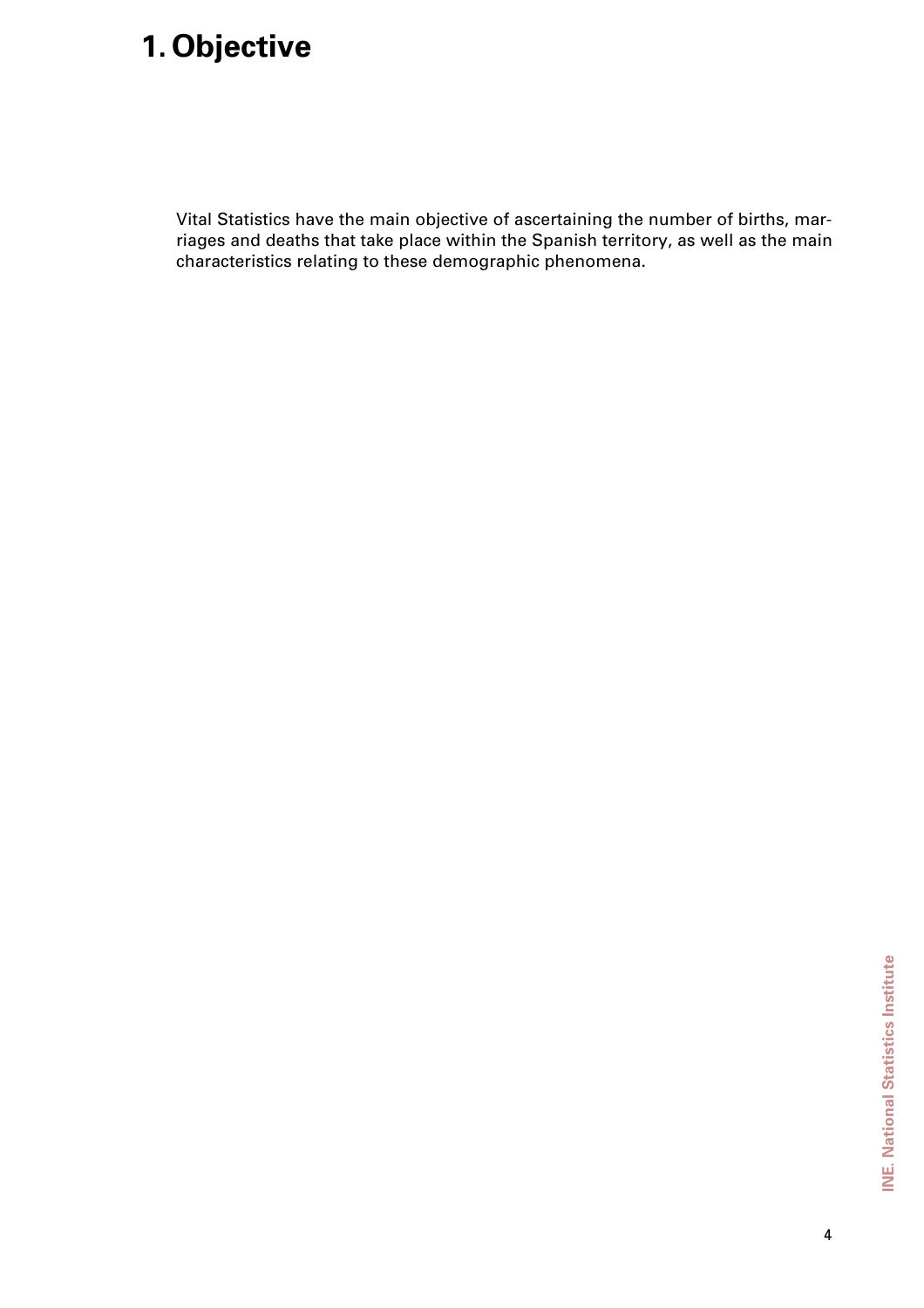# **2. Type of operation**

Vital Statistics obtain aggregate data in the form of tables, with the breakdown levels of Autonomous Communities, provinces, capitals, municipalities with more than 50,000 inhabitants, and in some tables, reaching a municipality level.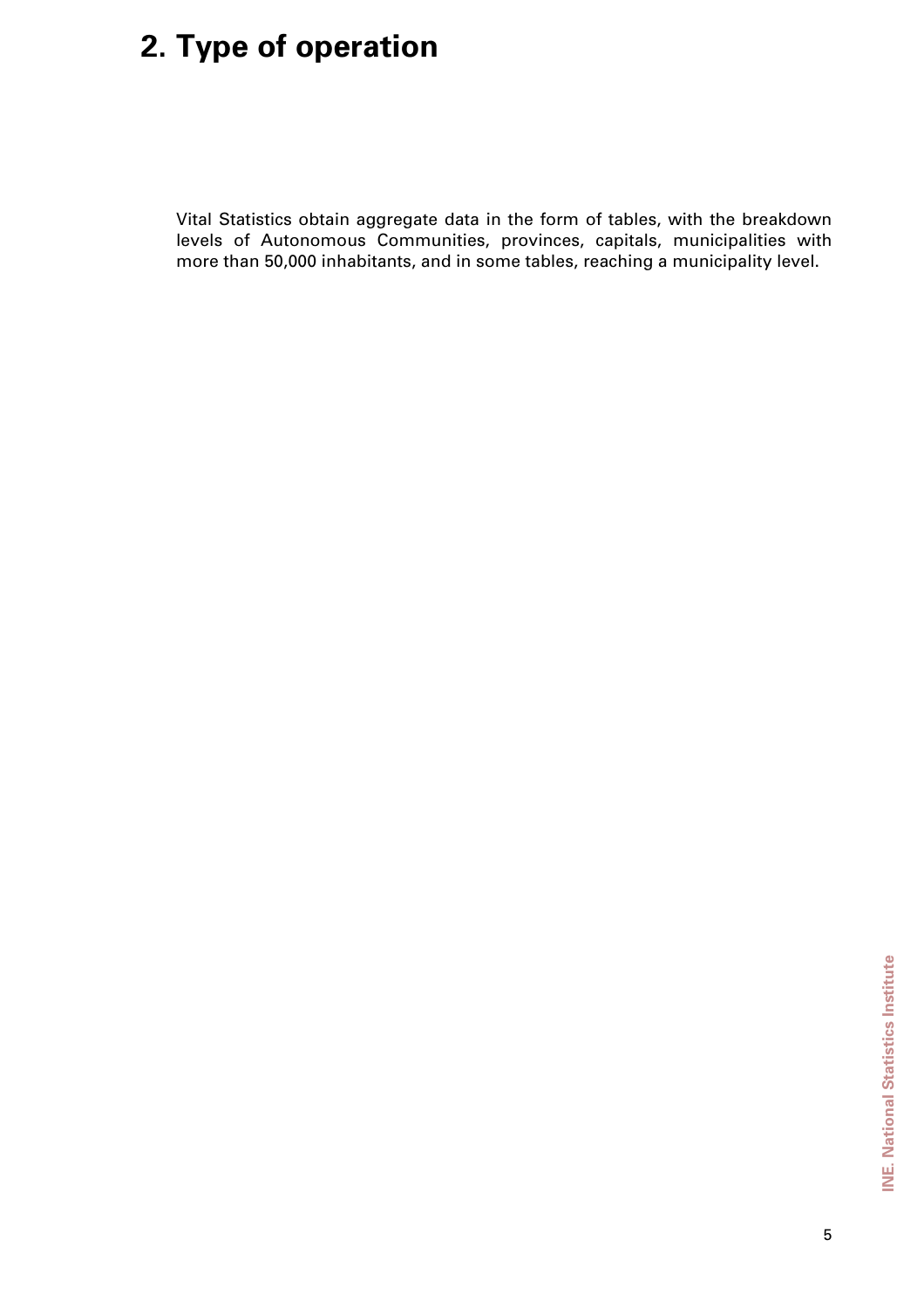## **3.Content**

Vital Statistics, which basically refer to the births, marriages and deaths occurring within the Spanish territory, constitute one of the most traditional statistical operations in the National Statistics Institute. The first volume was published in 1863 by the National General Board of Statistics, and contains data on the period from 1858 to 1861, which was obtained from parish registers. Since that time, information has consistently been published in Spain regarding these demographic phenomena, with the sole interruption during the period from 1871 to 1885, the time when the Civil Register was implemented, and from which data was subsequently obtained for these statistics.

The demographic concepts used for the compilation of these publications have been practically the same every year, without any variations other than those caused by the change in the information source, which fundamentally consists of the replacement of baptised persons by those registered in the Civil Register, and of Catholic marriage by civil marriage.

#### **3.1 Birth Statistics**

As with the rest of the Vital Statistics, the Birth Statistics collect the data from the statistical registers filled out at the time of registering these demographic facts in the Civil Register. This circumstance has traditionally motivated the use, in the Vital Statistics, of the concepts of newborn, deceased infant, marriage and death, with the meanings given them in the Civil Code.

Bearing in mind that, for civil purposes and according to the previous wording of Article 30 of the Civil Code1, "a foetus will only be classified as born if it has a human-like appearance and lives for twenty-four hours completely outside the mother's womb", the birth and death statistics compiled up until 1975 did not adjust to the internationally recognised demographic contents, since they did not include those live birth infants who died before the first 24 hours of existence, since the Civil Code calls them "deceased infants" (Art. 745).

Although the use of this concept does not noticeably alter the global figures of births and deaths, it does considerably modify some specific death rates (infant, neonatal, perinatal, etc.). In order to negate this drawback, it was necessary to extract, from the so-called Miscarriage Statistics, the live births, to calculate the "rectified rates".

Since 1975, the concept of birth in the tables presenting the results of the Vital Statistics is identified by the biological term "live birth", which is that used in the demographic field, with the corresponding effect on the concept of death.

With the new wording of article 30 of the Civil Code (third final provision of Law 20/2011 of 21 July, of the Civil Register) it is necessary to fulfil the administrative requirements for statistical purposes, if the child is a live birth and deceases within the first 24 hours of life, a childbirth register and a death register. The instrument used for the data collection is the Childbirth Statistical Register.

<sup>&</sup>lt;sup>1</sup> Royal Decree of 24 July 1889 and its subsequent amendments.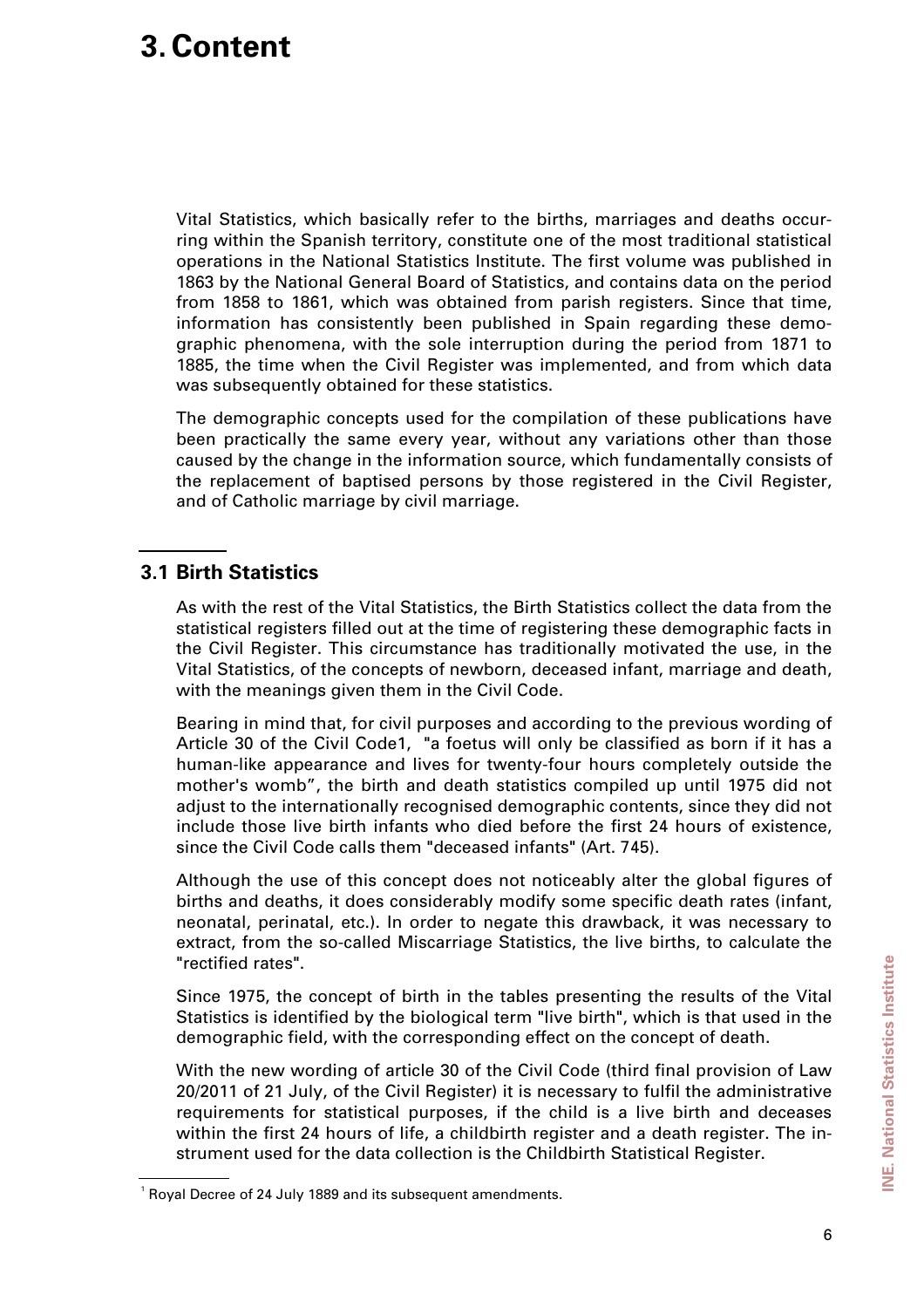3.1.1 STUDY AND CLASSIFICATION VARIABLES, BOTH DIRECT AND DERIVED

The variables used in these statistics are the following:

Civil Register (Registry of births, marriages and deaths) Province of registration of birth Municipality of registration of birth Day of registration of birth Month of registration of birth Year of registration of birth Volume of registration of birth in the Civil Register Page of registration of birth in the Civil Register Sheet of registration of birth in the Civil Register Day of registration in the Deceased Infants Registry of the stillborn infant or live birth infant who died in less than 24 hours Month of registration in the Deceased Infants Registry of the stillborn infant or live birth infant who died in less than 24 hours Year of registration in the Deceased Infants Registry of the stillborn infant or live birth infant who died in less than 24 hours Day of childbirth Month of childbirth Year of childbirth Province where the childbirth took place Municipality where the childbirth took place Day of childbirth Month of childbirth Year of childbirth Place of birth.- health care centre, home or other Assisted childbirth.- by health care staff or unassisted by health care staff Multiplicity of childbirth.- singleton, twins, triplets, quadruplets or more Normality of childbirth.- normal or dystocia (abnormal or difficult labour) Caesarean.- with caesarean or without caesarean Weeks of pregnancy.- 37 weeks or more (to term), less than 37 weeks (premature) Exact number of weeks of pregnancy Given name of the mother First surname of the mother Second surname of the mother Day of birth of the mother Month of birth of the mother Year of birth of the mother ID card of the mother.- National ID Passport, ID for foreign nationals Nationality of the mother.- Spanish or foreign Country of nationality of the mother

Moment of acquisition of the nationality of the mother.- birth or subsequently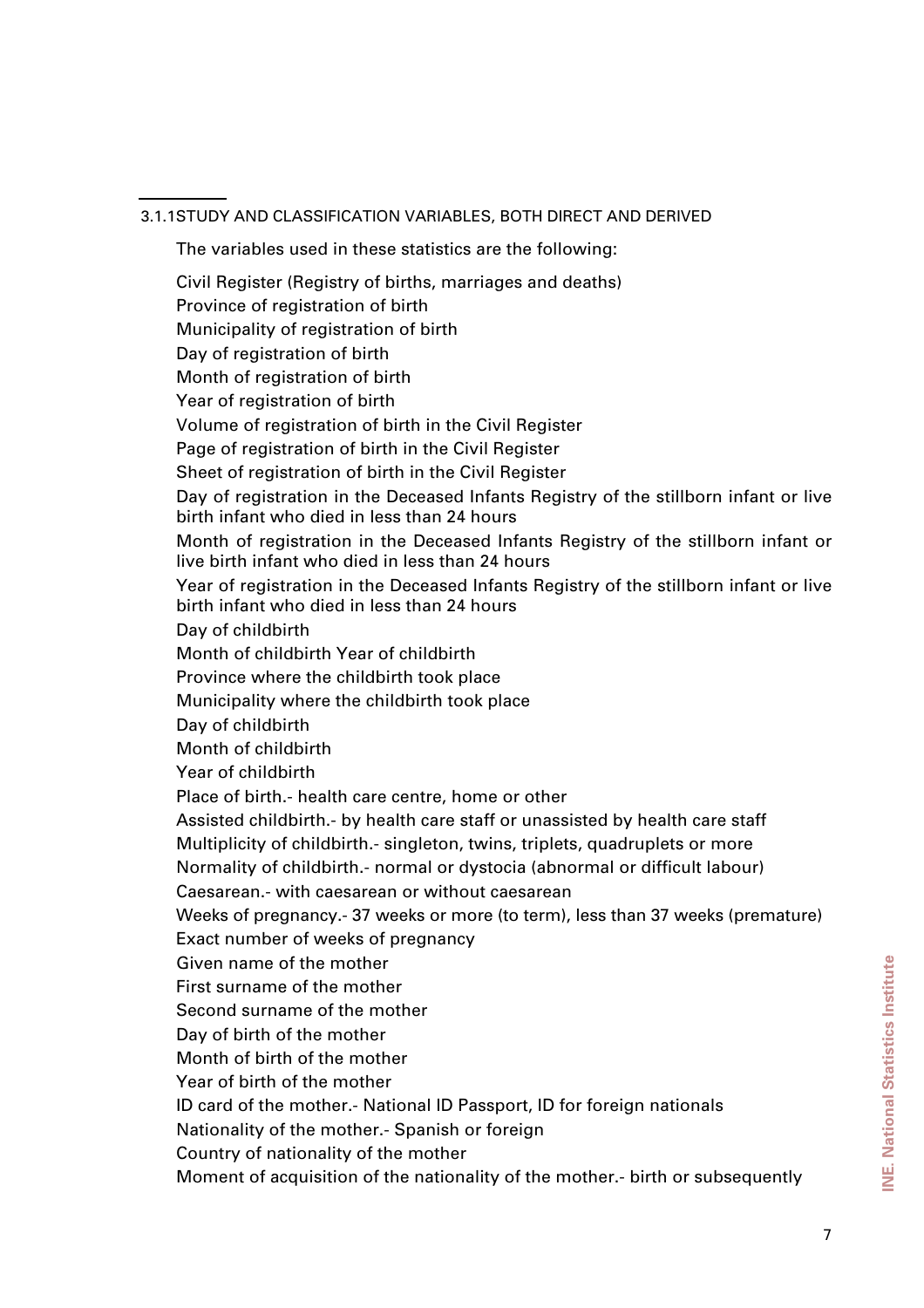Place of birth of the mother.- Spain or abroad Province of birth of the mother Municipality of birth of the mother Country of birth of the mother.- for those mothers born abroad Place of residence of the mother.- Spain or abroad Province of residence of the mother Municipality of residence of the mother Country of residence of the mother.- for those mothers resident abroad Type of road of the residence of the mother Name of the road of the residence of the mother Street number of the residence of the mother Entrance number of the residence of the mother Block number of the residence of the mother Staircase number of the residence of the mother Floor number of the residence of the mother Door (flat number) of the residence of the mother Postal code of the residence of the mother Highest level of studies completed by the mother Profession, trade or main occupation of the mother Marital status or cohabitation situation of the mother.- Married, single, separated or divorced, widowed First marriage Day of the current marriage Month of the current marriage Year of the current marriage Mother lives with common law partner First stable union Day of the beginning of the current stable union Month of the beginning of the current stable union Year of the beginning of the current stable union Number of children she has had throughout her life, counting this delivery (living and dead) Number of live births in previous deliveries Day of birth of the previous child Month of birth of the previous child Year of birth of the previous child Place of birth of the previous child.- Spain or abroad Province of birth of the previous child Municipality of birth of the previous child Country of birth of the previous child.- for those previous children born abroad Nationality of the previous child.- Spanish or foreign Country of nationality of the previous child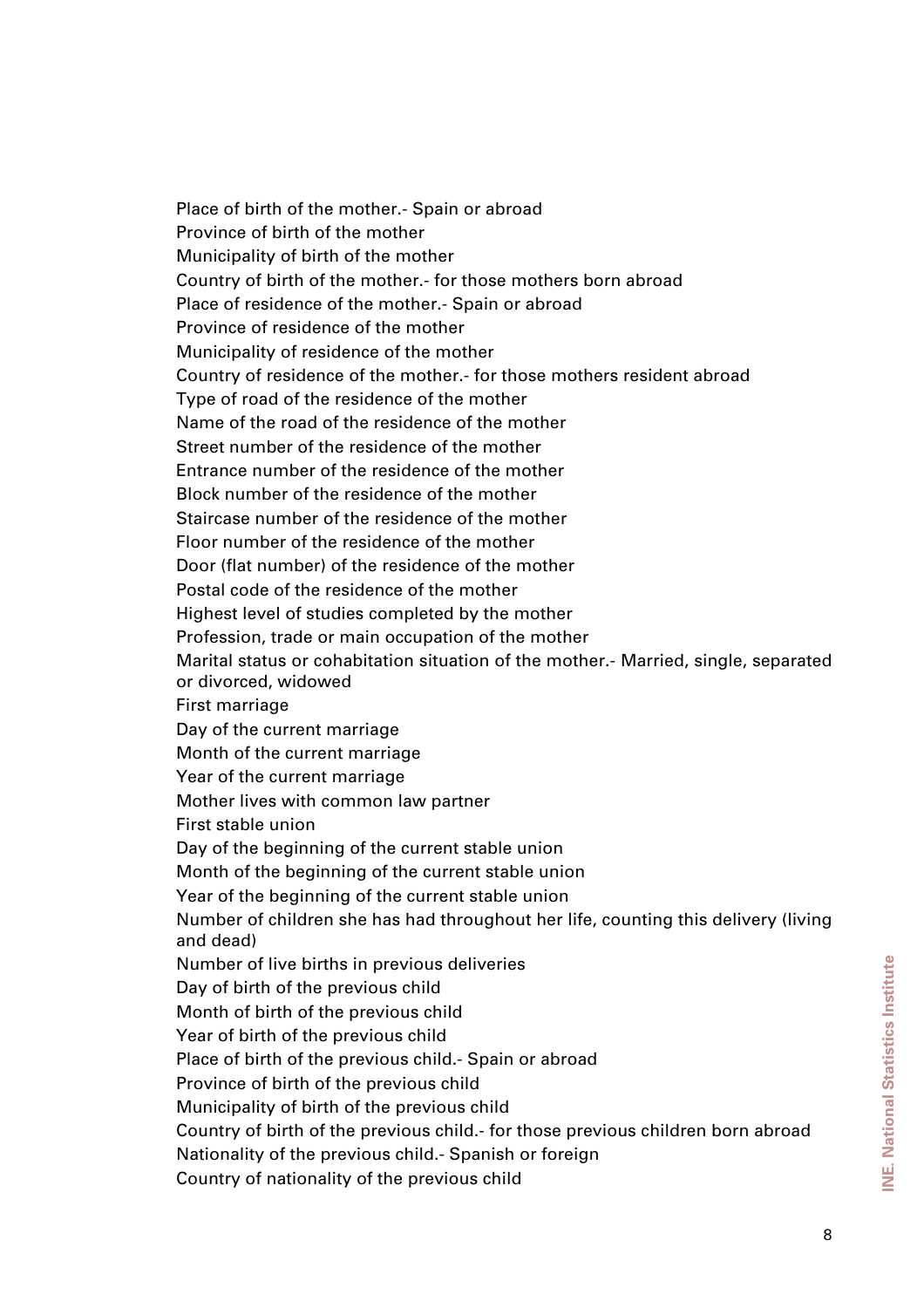Given name of the father First surname of the father Second surname of the father Day of birth of the father Month of birth of the father Year of birth of the father ID card of the father.- National ID, Passport, ID for foreign nationals Nationality of the father.- Spanish or foreign Country of nationality of the father Moment of acquisition of the nationality of the father.- birth or subsequently Place of birth of the father.- Spain or abroad Province of birth of the father Municipality of birth of the father Country of birth of the father.- for those fathers born abroad Place of residence of the father.- the same or a difference residence as that of the mother Residence of the father.- Spain or abroad Province of residence of the father Municipality of residence of the father Country of residence of the father.- for those fathers resident abroad Type of road of the residence of the father Name of the road of the residence of the father Street number of the residence of the father Entrance number of the residence of the father Block number of the residence of the father Staircase number of the residence of the father Floor number of the residence of the father Door (flat number) of the residence of the father Postal code of the residence of the father Highest level of studies completed by the father Profession, trade or main occupation of the father Given name of the newborn First surname of the newborn Second surname of the newborn Nationality of the newborn.- Spanish or foreign Country of nationality of the newborn Sex of the newborn Weight of the newborn Live birth or stillbirth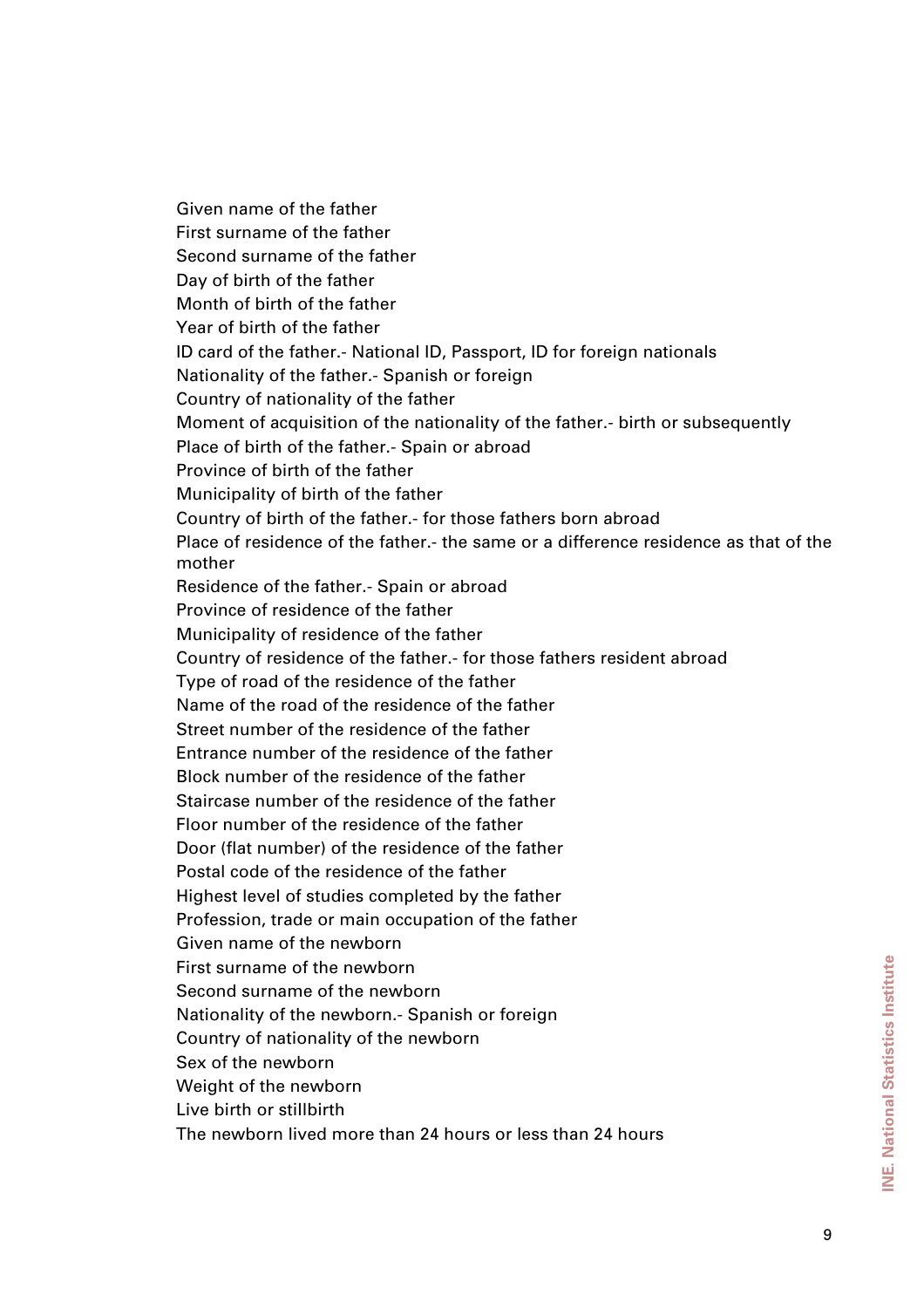For stillborn infants or live birth infants who live less than 24 hours, the following variables are used:

Main illness or condition of the foetus or newborn Main illness or condition of the mother, which affected the foetus or newborn First digit of the code of the cause of death of the newborn Second and third digits of the code of the cause of death of the newborn Fourth digit of the code of the cause of death of the newborn Autopsy.- an autopsy was performed or no autopsy was performed Whether the infant died before or during childbirth.- for stillborn infants Size of the municipality of registration Size of the municipality of the childbirth Size of the municipality of birth of the mother Size of the municipality of residence of the mother Size of the municipality of birth of the father Size of the municipality of residence of the father Size of the municipality of birth of the previous child Age of the mother, in complete years, at the birth of the child Age of the mother, in complete years, on marrying Age of the mother, in complete years, at the beginning of the stable relationship Years married Years of the mother in a stable relationship

Order of birth.- this refers to the number of live births that the mother has had throughout her life, including this delivery

Birth interval.- this is understood to be the period of time elapsing between two consecutive births. The first interval, or the protogenesic interval, refers to the period of time between the date of marriage and the date of the first birth.

Age of the father, in complete years, at the birth of the child

### **3.2 Late Foetal Death Statistics**

From a theoretical perspective, a late foetal death is the death of a viable product of conception, before complete expulsion or extraction from its mother. This viability is precisely what serves to differentiate between late foetal deaths and miscarriages. Traditionally, the World Health Organisation identifies the viability of a foetus with a gestational age of more than 28 complete weeks of pregnancy. Nevertheless, currently, the W.H.O. recommends the use of the weight criterion at the time of expulsion or extraction of the foetus, although the number of grams that should be considered as the limit for viability is subject to debate.

Despite this lack of international standardisation regarding weight, the difficulty in obtaining exact weights of all foetuses at the end of expulsion, and above all, that in Spain there is only an obligation of communicating, to the Civil Register,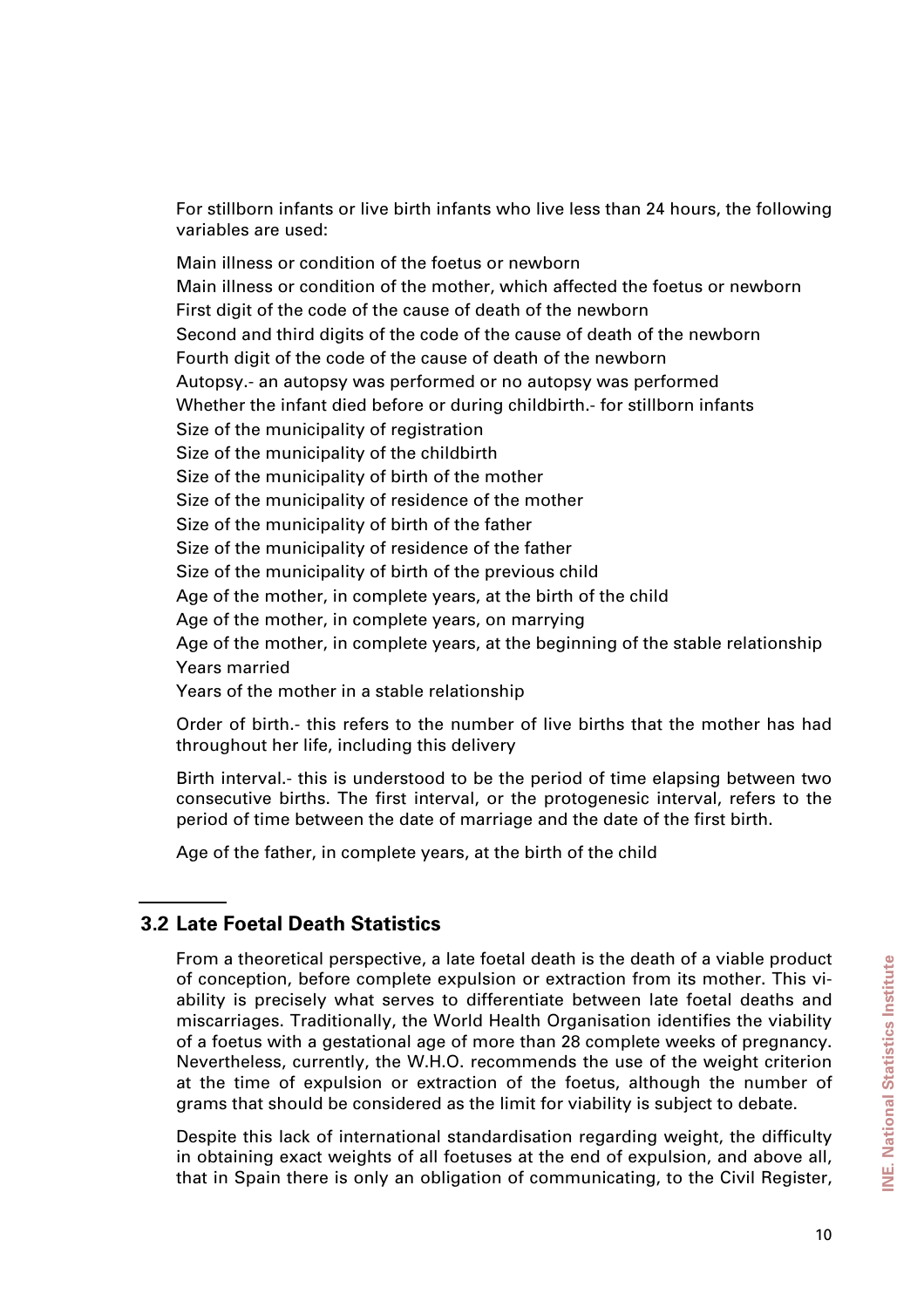the foetal deaths of foetuses older than 180 days of gestation (Art. 45 of the Law of 8 June 1957), this means that for the purposes of these statistics, the criterion of considering a late foetal death to be that of a foetus that has died and has a weight of 500 grams or more.

It must be noted that the content of the Late Foetal Death Statistics is the continuation of what was, until 1974, the so-called Miscarriage Statistics, if the earlier version included live birth infants who died during the first 24 hours of life, and all of the foetal deaths stated, irregardless of their time of gestation. The Late Foetal Death Statistics imply a greater uniformity in their content and a better adaptation to the medical-biological terminology, since as stated, the concept of miscarriage solely means the expulsion or extraction of an unviable product of conception from the body of the mother.

The characteristics used to classify late foetal deaths are similar to those used in the tabulation of births. It is only necessary to highlight that, in order to be able to study perinatal mortality in detail, we have included in late foetal deaths the causes thereof, encoding them to four digits, according to the 10th revision of the International Classification of Diseases (I.C.D.) of the W.H.O.

The instrument used for the data collection, in this case as well, is the Childbirth Statistical Register.

The variables included in these statistics are the same as in the Birth Statistics

#### **3.3 Childbirth (Delivery) Statistics**

The Birth Statistics and Late Foetal Death Statistics are completed with the Childbirth Statistics. The definition of childbirth used in these statistics coincides with the medical-biological concept, that is, the expulsion or extraction of a viable product of conception from its mother. Therefore, miscarriage or expulsion of the unviable foetus is excluded.

The reason for the statistical treatment of Childbirth as an independent phenomenon lies in that it shows, as a whole, viable fertility, as it encompasses both births and late foetal deaths.

The relationship existing among these three concepts is as follows:

Singleton deliveries  $+2$  times the twin deliveries  $+3$  times the triplet deliveries  $+$  $\ldots$  = births + late foetal deaths.

The content of the Childbirth Statistics is the continuation of the previously socalled Birth Statistics, which included all deaths stated, irregardless of the time of gestation.

The base information is obtained through the Childbirth Statistical Register.

<sup>3.2.1</sup> STUDY AND CLASSIFICATION VARIABLES, BOTH DIRECT AND DERIVED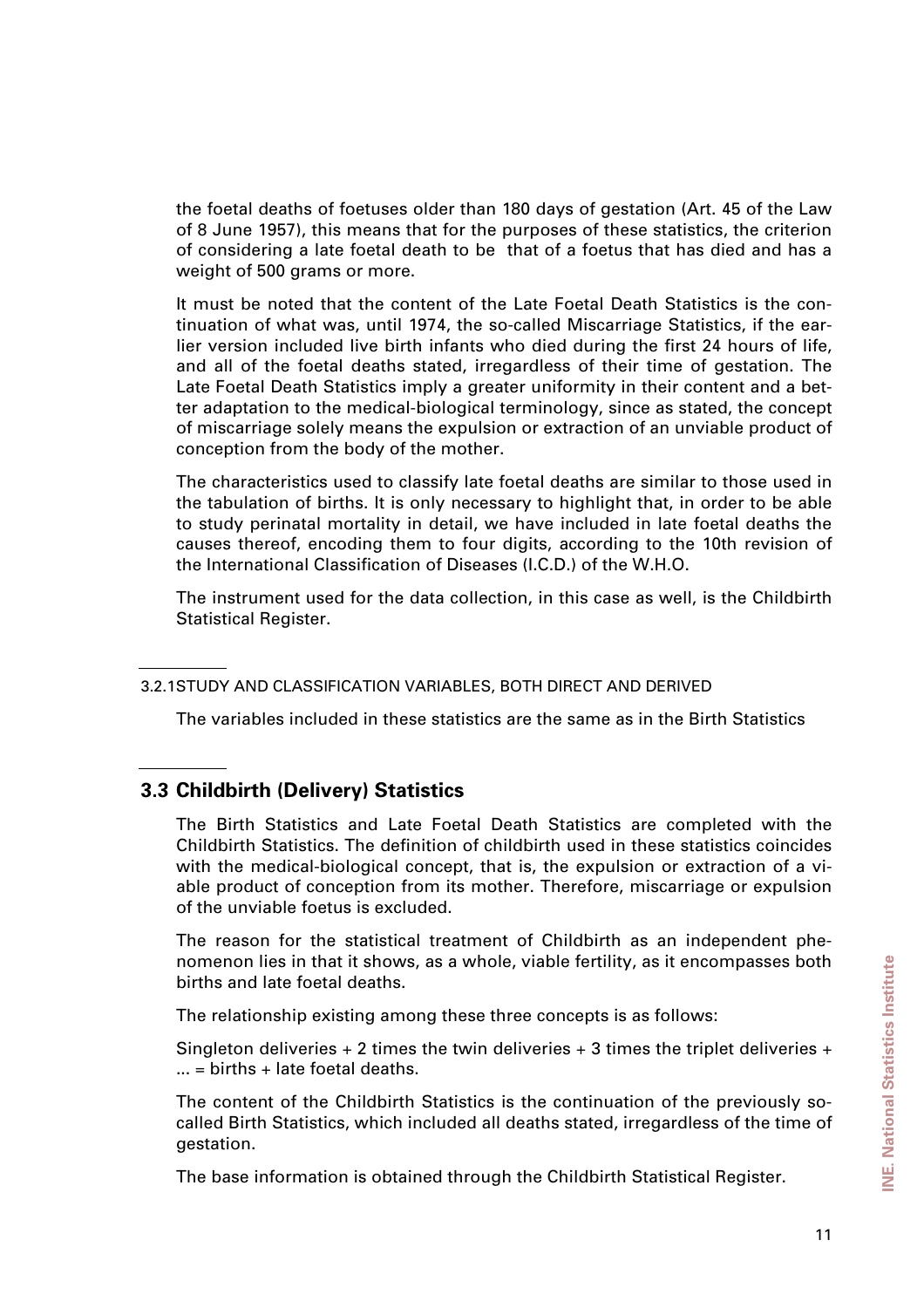3.3.1 STUDY AND CLASSIFICATION VARIABLES, BOTH DIRECT AND DERIVED

The variables included in these statistics are the same as in the Birth Statistics, including information relating to each newborn in multiple deliveries.

#### **3.4 Marriage Statistics**

The Marriage Statistics experienced an important variation in the year 2005, for the purpose of the entry into force of Law 13/2005, of 1 July (B.O.E. of 2 July 2005), modifying the Civil Code in terms of the right to marry. Said law allows marriages between persons of the same or different sexes, with complete and equal rights and responsibilities, irregardless of the composition of said marriages. The sex variable of each of the spouses was introduced in the statistical register. These statistics include all marriages registered in the Civil Register.

This analyses the characteristics of both different-sex marriages and same-sex marriages. The study variables are the following: place of registration of the marriage and month of celebration, form of celebration (Catholic religion, another religion or solely civil), previous residence of each spouse, planned place of residence of the married couple, year of birth, age and profession of both spouses, marital status, sex, nationality.

Two types of register are used for the information collection, the Statistical Marriage Register and the Ecclesiastical Marriage Register.

<sup>3.4.1</sup> STUDY AND CLASSIFICATION VARIABLES, BOTH DIRECT AND DERIVED

The variables used in these statistics are the following:

Civil Register (Registry of births, marriages and deaths) Province of celebration / registration of the marriage Municipality of celebration / registration of the marriage Year of registration of the marriage Month of registration of the marriage Day of registration of the marriage Volume of registration of the marriage in the Civil Register Page of registration of the marriage in the Civil Register Sheet of registration of the marriage in the Civil Register Year of celebration of the marriage Month of celebration of the marriage Day of celebration of the marriage Type of celebration of the marriage.- By the Catholic religion, by any other religion, solely civil Province of residence of the married couple Municipality of residence of the married couple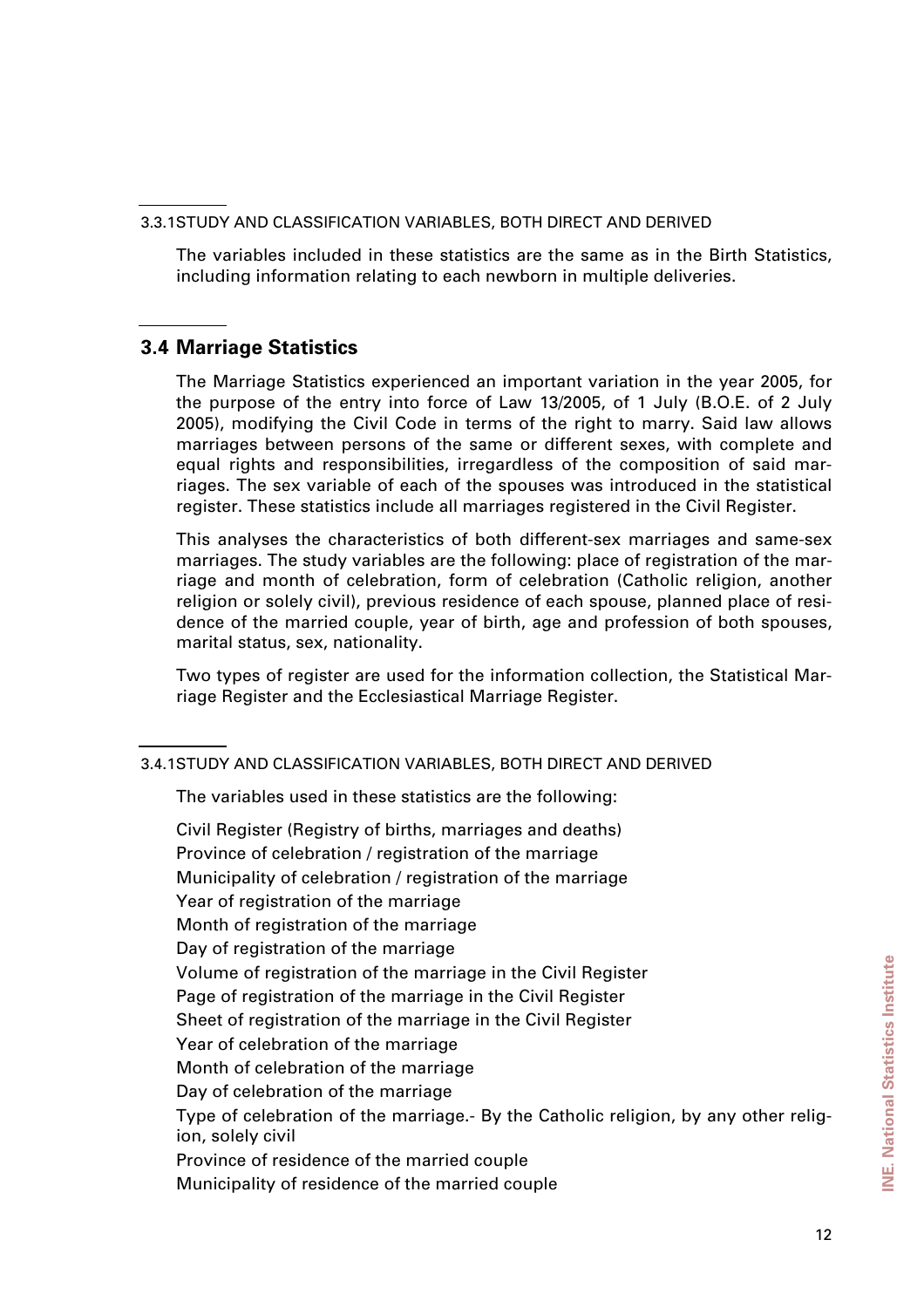Country of residence of the married couple Type of road of the residence of the married couple Name of the road of the residence of the married couple Street number of the road of the residence of the married couple Staircase number of the residence of the married couple Floor number of the residence of the married couple Flat (door number) of the residence of the married couple First surname of spouse 1 Second surname of spouse 1 Given name of spouse 1 Year of birth of spouse 1 Month of birth of spouse 1 Day of birth of spouse 1 Sex of spouse 1 ID card of spouse 1. - National ID, Passport, ID for foreign nationals Country of nationality of spouse 1 Acquisition of nationality of spouse 1. - birth, acquired subsequently Province of birth of spouse 1 Municipality of birth of spouse 1 Country of birth of spouse 1 Marital status of spouse 1 - single, widowed, divorced Year of death of the previous spouse if spouse 1 is widowed Month of death of the previous spouse if spouse 1 is widowed Day of death of the previous spouse if spouse 1 is widowed Order number of the current marriage if spouse 1 is widowed Year of divorce if spouse 1 is divorced Month of divorce if spouse 1 is divorced Day of divorce if spouse 1 is divorced Order number of the current marriage if spouse 1 is divorced Province of residence of spouse 1 Municipality of residence of spouse 1 Country of residence of spouse 1 Type of road of the residence of spouse 1 Name of the road of the residence of spouse 1 Street number of the residence of spouse 1 Staircase number of the residence of spouse 1 Floor number of the residence of spouse 1 Door (flat number) of the residence of spouse 1 Educational level of spouse 1 Profession of spouse 1 First surname of spouse 2 Second surname of spouse 2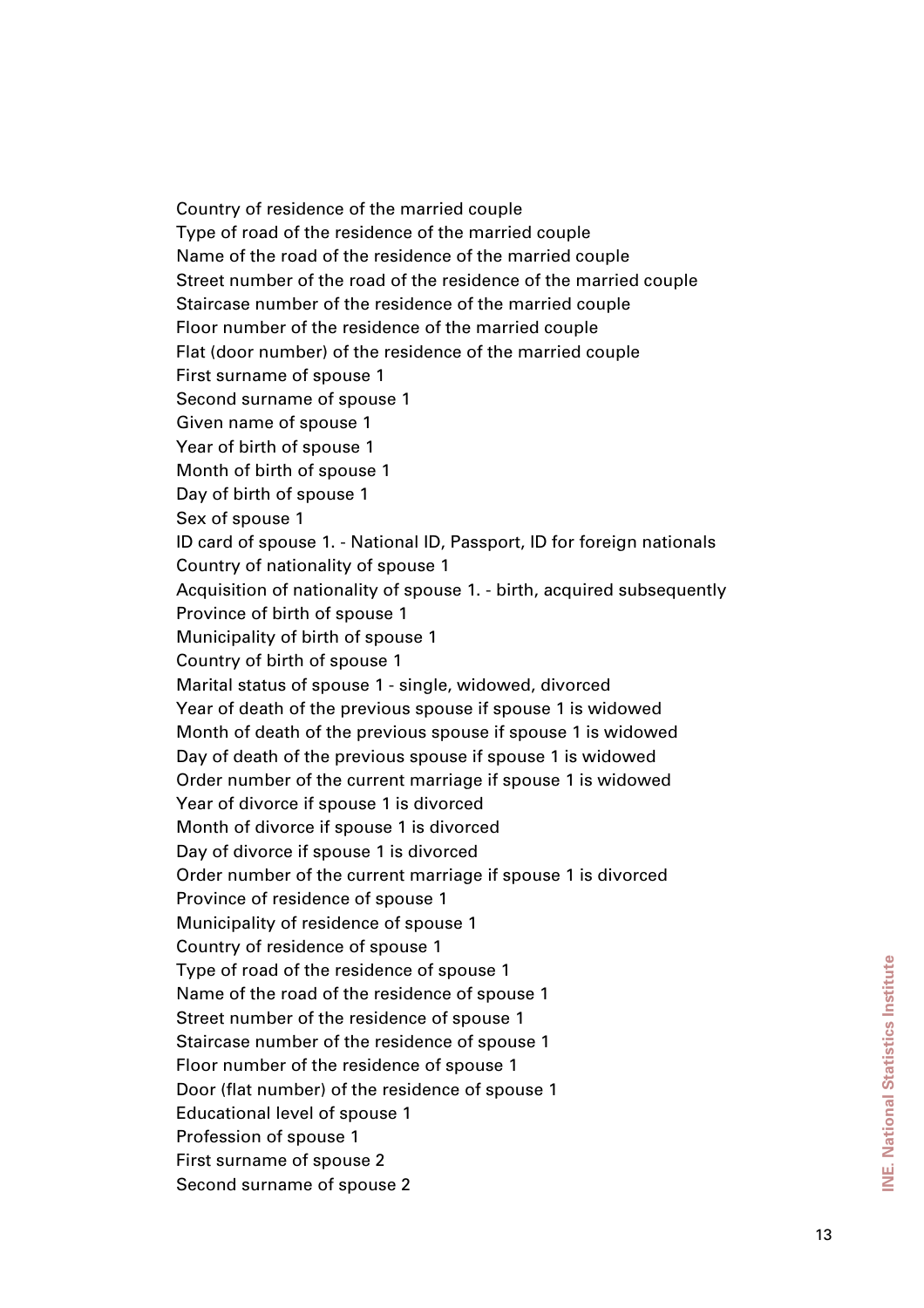Given name of spouse 2 Year of birth of spouse 2 Month of birth of spouse 2 Day of birth of spouse 2 Sex of spouse 2 Id card of spouse 2. - National ID, Passport, ID for foreign nationals Country of nationality of spouse 2 Acquisition of nationality of spouse 2.- birth, acquired subsequently Province of birth of spouse 2 Municipality of birth of spouse 2 Country of birth of spouse 2 Marital status of spouse 2 - single, widowed, divorced Year of death of the previous spouse if spouse 2 is widowed Month of death of the previous spouse if spouse 2 is widowed Day of death of the previous spouse if spouse 2 is widowed Order number of the current marriage if spouse 2 is widowed Year of divorce if spouse 2 is divorced Month of divorce if spouse 2 is divorced Day of divorce if spouse 2 is divorced Order number of the current marriage if spouse 2 is divorced Province of residence of spouse 2 Municipality of residence of spouse 2 Country of residence of spouse 2 Type of road of the residence of spouse 2 Name of the road of the residence of spouse 2 Street number of the residence of spouse 2 Staircase number of the residence of spouse 2 Floor number of the residence of spouse 2 Door (flat number) of the residence of spouse 2 Educational level of spouse 2 Profession of spouse 2 Size of the municipality of registration Size of the municipality where marriage was celebrated Size of the municipality of residence of the married couple Size of the municipality of birth of spouse 1 Size of the municipality of birth of spouse 2 Size of the municipality of residence of spouse 1 Size of the municipality of residence of spouse 2 Age, in complete years, of spouse 1 Age, in complete years, of spouse 2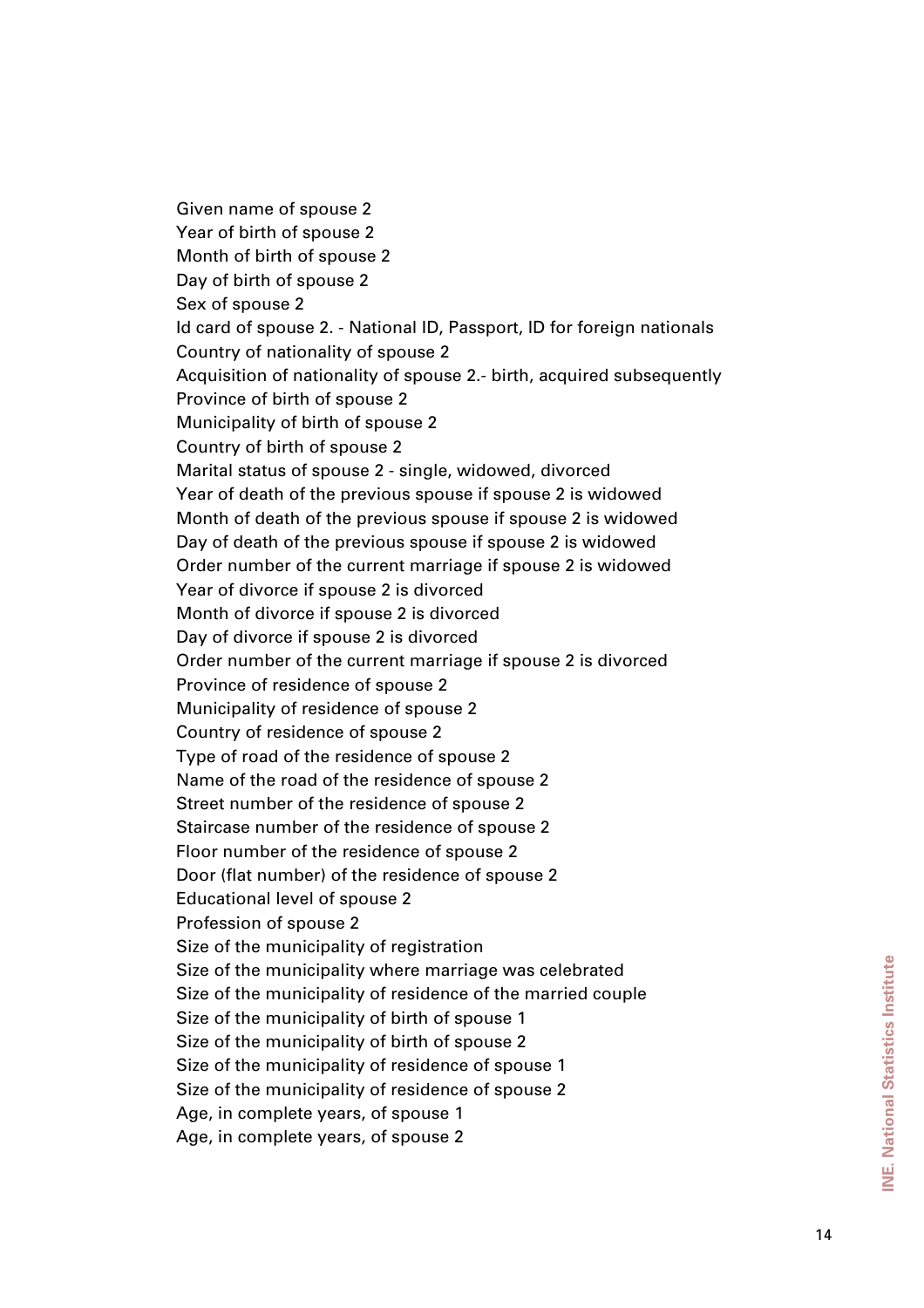#### **3.5 Death Statistics**

As can be derived from the above, on treating the Birth Statistics and the Late Foetal Death Statistics, the statistical concept of death traditionally used in Spain comprised all the deaths of persons who had lived for more than 24 hours. As of 1975, this concept has been broadened to include live birth infants that die in the first 24 hours of life. This change is fundamental, as it implies the adoption of the death criterion recommended by the International Organisations.

Worth noting is that deaths are classified according to age and year of birth. The age at death is calculated as the difference between the date of death and the date of birth, with the exception of infants younger than 24 hours old. Another important modification introduced is the classification of deaths according to residence, although the classification by place of death remains. As in the rest of the Vital Statistics, the demographic phenomena are classified by residence, except if a table expressly indicates another classification criterion.

Worth a special mention is the study of deaths according to cause of death, which had been tabulated to three digits according to the International Classification of Diseases of the W.H.O., and which, starting in 1975, was extended to a fourth digit, which is the maximum specification allowed by the I.C.D.

The information is included in the unified Medical Death Certificate / Statistical Death Register (CMB/BED). The Statistical Childbirth Register is used as the source of information only for the cases of live births that decease in the first 24 hours of life and as long as the corresponding CMD/BED has not been located. In those deaths occurring in violent or unclear circumstances, requiring judicial intervention, no medical death certificate is issued, and therefore, the registration in the Civil Register is carried out with a Court order. In this type of death, the document that includes both the order for registration in the Civil Register and the information regarding the causes of death is another document, known as the Judicial Statistical Death Register (BEDJ), filled in by the Court.

3.5.1 STUDY AND CLASSIFICATION VARIABLES, BOTH DIRECT AND DERIVED

The variables used in these statistics are the following:

Civil Register (Registry of births, marriages and deaths) Province of death / registration Municipality of death / registration Year of registration of the death Month of registration of the death Day of registration of the death Volume of registration of the death in the Civil Register Page of registration of the death in the Civil Register Sheet of registration of the death in the Civil Register First surname of the deceased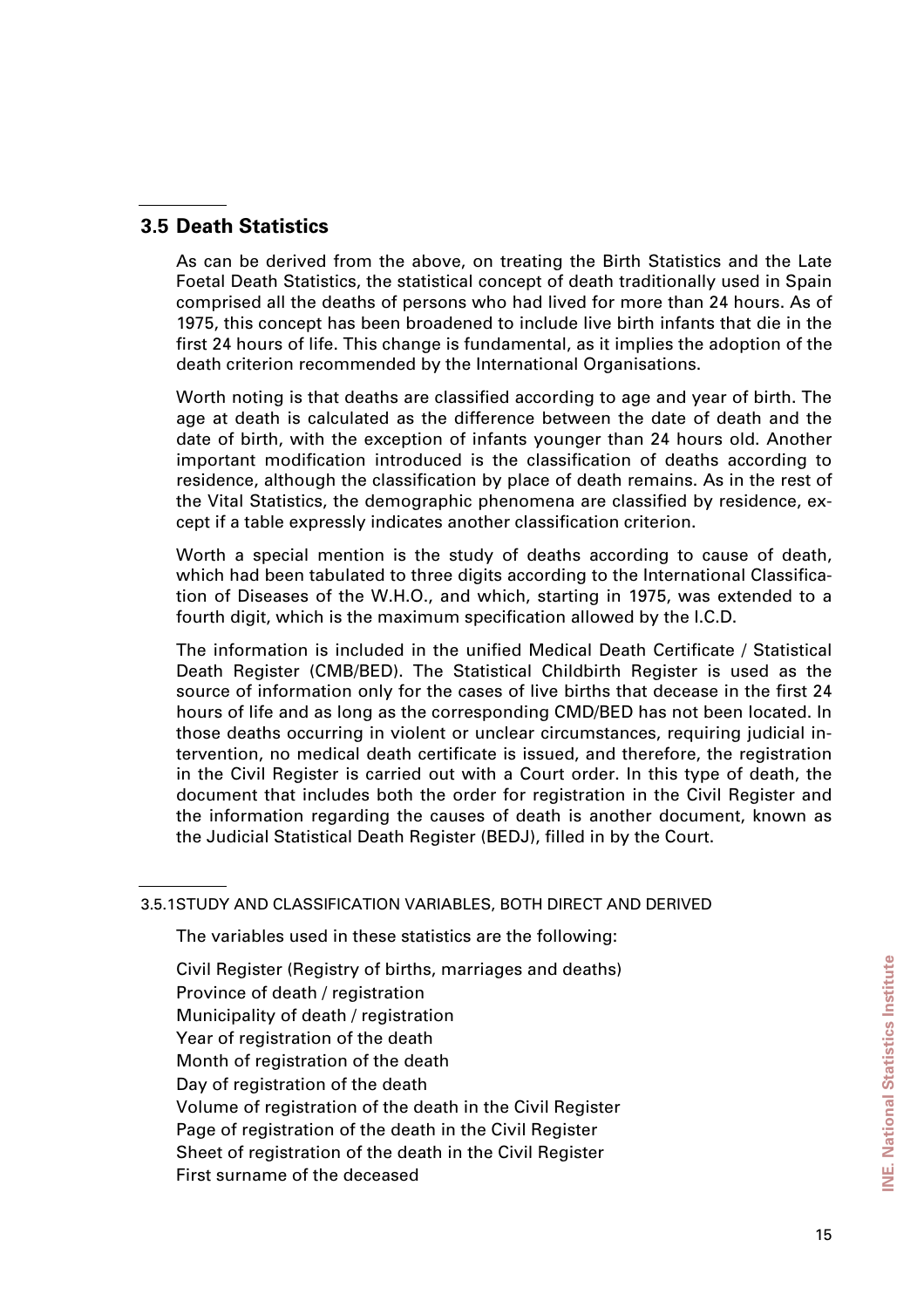Second surname of the deceased Given name of the deceased Year of birth of the deceased Month of birth of the deceased Day of birth of the deceased Sex of the deceased ID card of the deceased.- National ID, Passport, ID for foreign nationals Hour of death Year of death Month of death Day of death Place of death.- Private home, Hospital Centre, Socio-Healthcare Residence, Another place Country of nationality of the deceased Province of birth of the deceased Municipality of birth of the deceased Country of birth of the deceased Province of residence of the deceased Municipality of residence of the deceased Country of residence of the deceased Type of road of the residence of the deceased Name of the road of the residence of the deceased Street number of the road of the residence of the deceased Staircase number of the residence of the deceased Floor number of the residence of the deceased Door (flat number) of the residence of the deceased Marital status of the deceased Profession of the deceased First digit of the code of the cause of death Second and third digits of the code of the cause of death Fourth digit of the code of the cause of death Immediate cause of death Intermediate cause of death Initial or essential cause of death Other processes Age in complete years Age in complete months Age in complete days Size of the municipality of registration of the death Size of the municipality of birth of the deceased Size of the municipality of residence of the deceased Reduced cause of death Cause of perinatal death Cause of infant death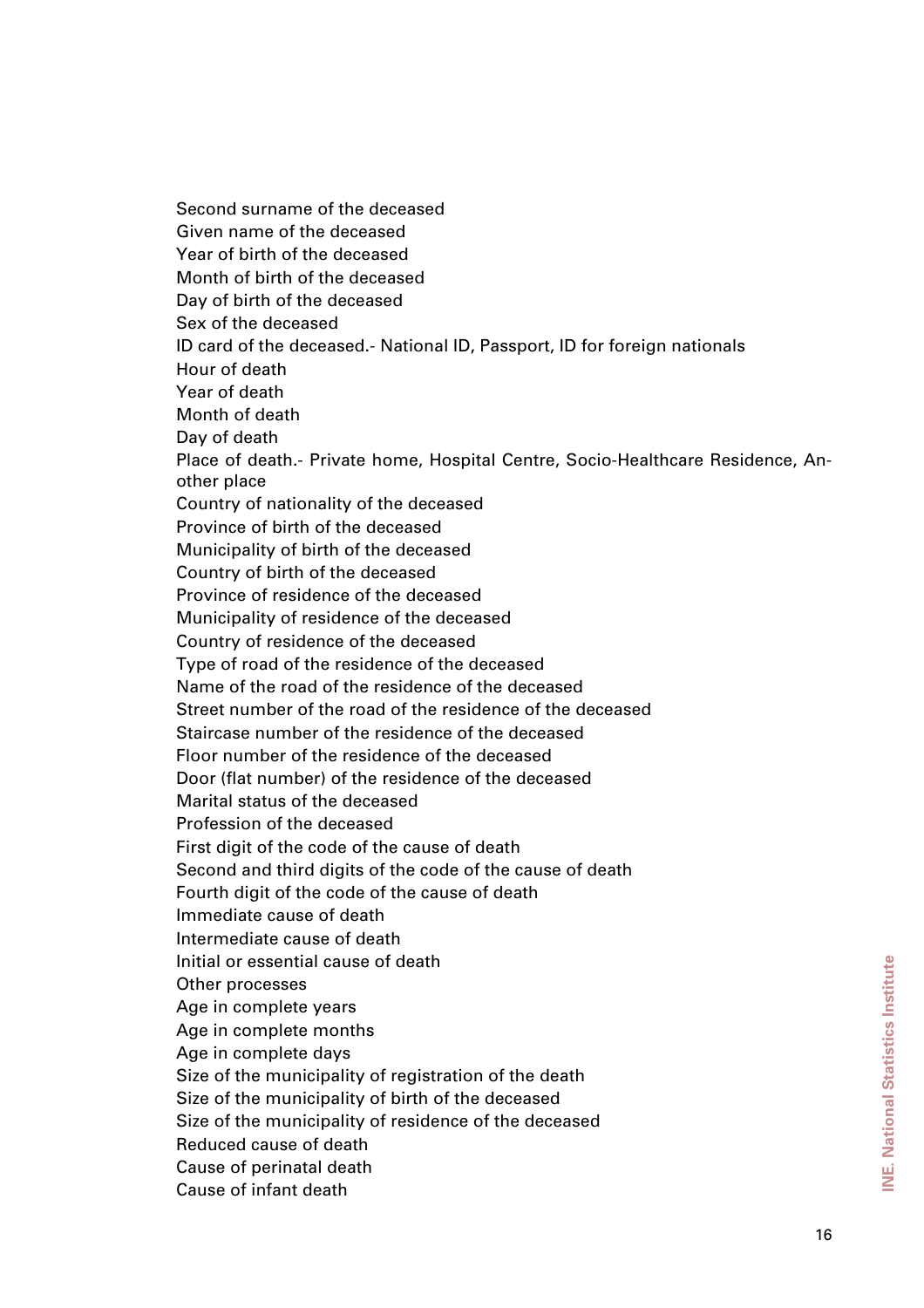# **4.Characteristics of the statistical process**

### **4.1 Administrative source of the data**

The administrative source of the data in the Vital Statistics is the Civil Register.

#### **4.2 Legal basis of the administrative source**

Article 20 of the Regulation of the Civil Register Law, states that the Civil Register Authorities shall submit, to the National Statistics Institute, through their Delegations, the birth, marriage and death registers. This article is pending updates after the Regulation of the new Law of Civil Register is implemented.

#### **4.3 Observation units to which the primary data of the administrative source refers**

The observation units are the births, marriages and deaths registered in the books of the Civil Register.

#### **4.4 Collection method for the original administrative data**

The data is collected from the corresponding childbirth, marriage and death registers, published for this same purpose by the National Statistics Institute. These registers are sent to each Civil Register, where they are completed and returned to the INE Delegation in the corresponding province.

These registers are recorded in the computers of the provincial delegations of the INE. There, they carry out the necessary verifications and correct any errors detected. The Electoral Census is notified of deaths, in order to proceed to delisting the deceased. Each Municipal Council is notified of births and deaths, in order to proceed to delisting the deceased and registering the births. In those provinces in which there is a partnership agreement with the Autonomous Community for the compilation of these statistics, the former must send the latter the recording and documentation established in the signed agreement.

Subsequently, all of the information is transmitted to the Central Services of the INE, where the data processing continues, carrying out the phases of filtering and automatic imputation, until the corresponding publications are obtained.

#### **4.5 Frequency of collecting the original administrative data**

The data is collected monthly.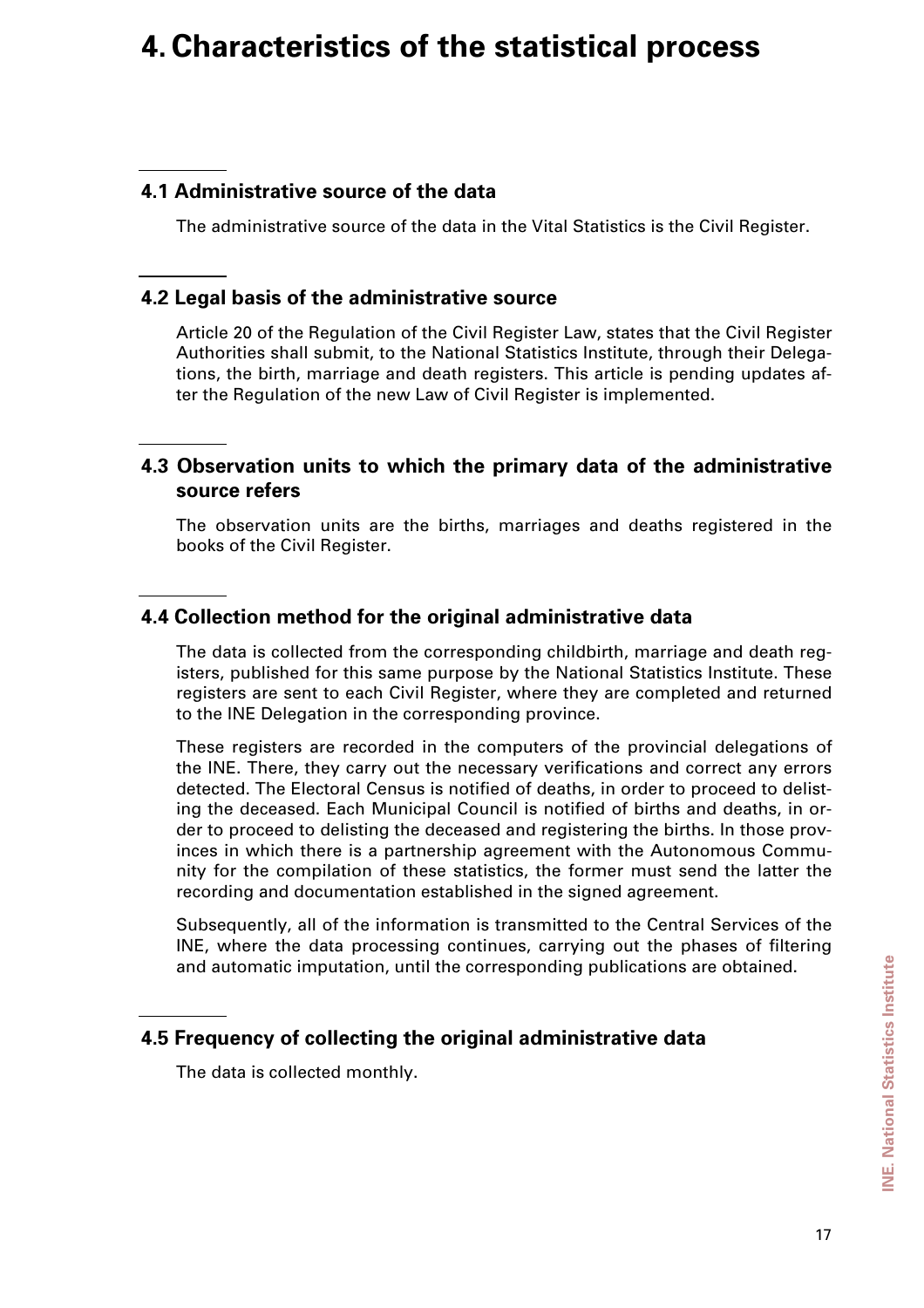### **4.6 Collection method for the data for statistical purposes based on the original administrative data**

The complete listing of the original administrative data is presented, for each phenomenon, in the following points:

#### 4.6.1 BIRTHS

Civil Register (Registry of births, marriages and deaths) Province of registration of birth Municipality of registration of birth Day of registration of birth Month of registration of birth Year of registration of birth Volume of registration of birth in the Civil Register Page of registration of birth in the Civil Register Sheet of registration of birth in the Civil Register Day of registration in the Deceased Infants Register of the stillborn infant or live birth infant who died in less than 24 hours Month of registration in the Deceased Infants Register of the stillborn infant or live birth infant who died in less than 24 hours Year of registration in the Deceased Infants Register of the stillborn infant or live birth infant who died in less than 24 hours Day of the childbirth Month of the childbirth Year of the childbirth Province where the childbirth took place Municipality where the childbirth took place Given name of the mother First surname of the mother Second surname of the mother ID card of the mother Day of birth of the mother Month of birth of the mother Year of birth of the mother Country of nationality of the mother Province of birth of the mother Municipality of birth of the mother Country of birth of the mother Province of residence of the mother Municipality of residence of the mother Country of residence of the mother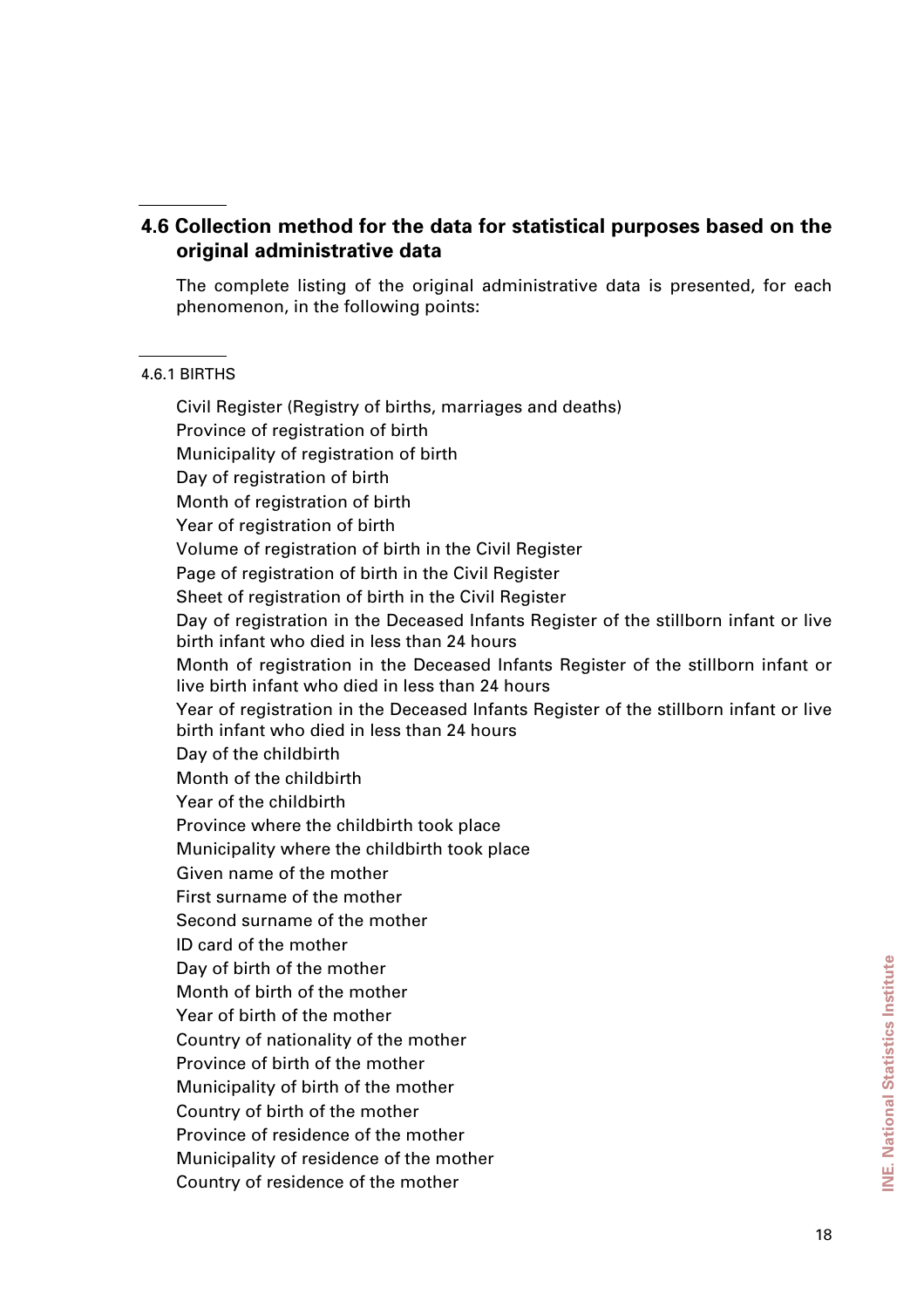Type of road of the residence of the mother Name of the road of the residence of the mother Street number of the residence of the mother Floor number of the residence of the mother Marital status of the mother Day of the marriage Month of the marriage Year of the marriage Given name of the father First surname of the father Second surname of the father ID card of the father Day of birth of the father Month of birth of the father Year of birth of the father Country of nationality of the father Province of birth of the father Municipality of birth of the father Country of birth of the father Province of residence of the father Municipality of residence of the father Country of residence of the father Type of road of the residence of the father Name of the road of the residence of the father Street number of the residence of the father Floor number of the residence of the father Given name of the newborn First surname of the newborn Second surname of the newborn Sex of the newborn

#### 4.6.2 DEATHS

Civil Register (Registry of births, marriages and deaths) Province of death / registration of the death Municipality of death / registration of the death Year of registration of the death Month of registration of the death Day of registration of the death Volume of registration of the death in the Civil Register Page of registration of the death in the Civil Register Sheet of registration of the death in the Civil Register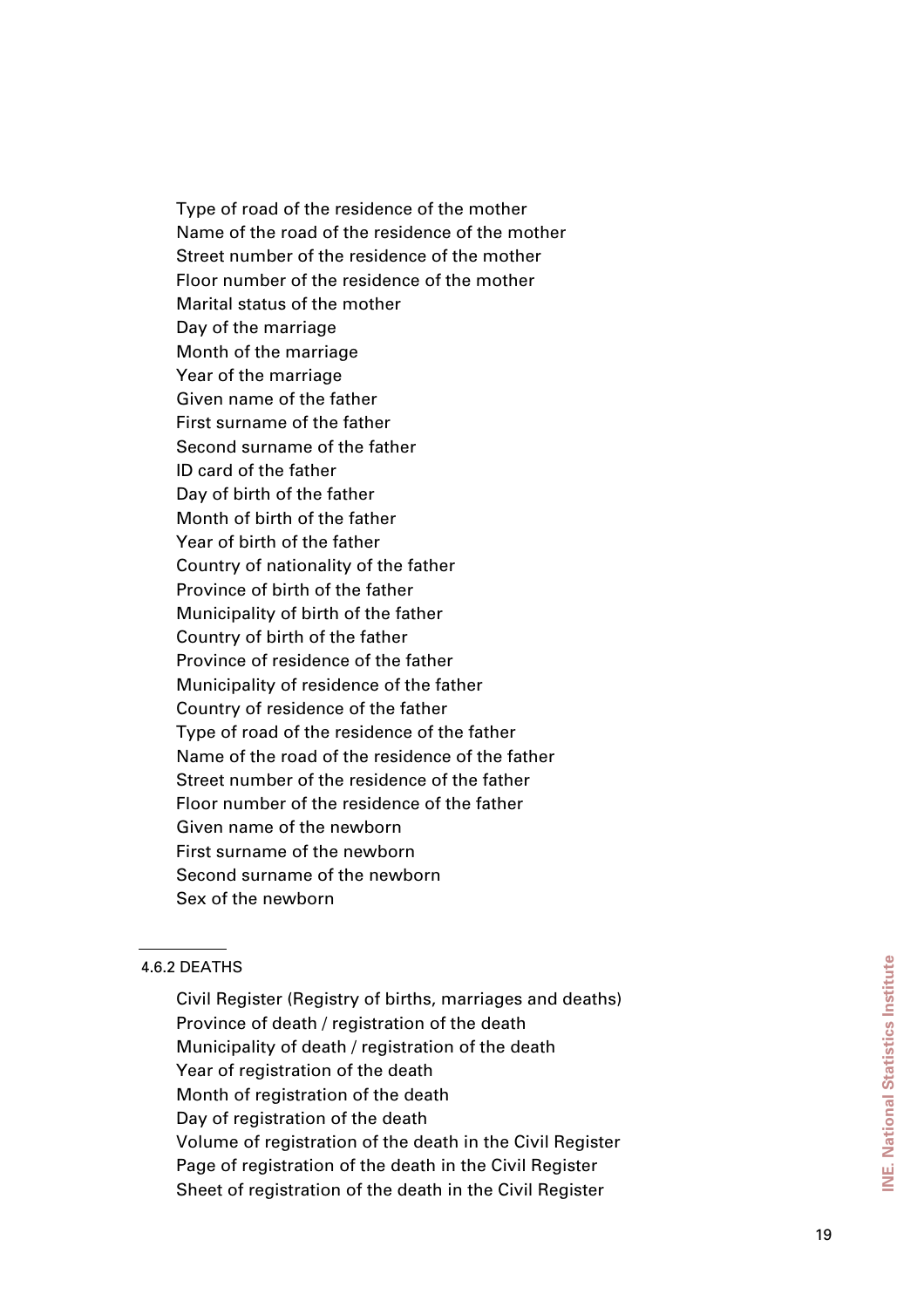First surname of the deceased Second surname of the deceased Given name of the deceased ID card of the deceased Year of birth of the deceased Month of birth of the deceased Day of birth of the deceased Province of birth of the deceased Municipality of birth of the deceased Country of birth of the deceased Marital status of the deceased Country of nationality of the deceased Province of residence of the deceased Municipality of residence of the deceased Country of residence of the deceased Type of road of the residence of the deceased Name of the road of the residence of the deceased Street number of the road of the residence of the deceased Floor number of the residence of the deceased Year of death Month of death Day of death

#### 4.6.3 MARRIAGES

Civil Register (Registry of births, marriages and deaths) Province of celebration / registration of the marriage Municipality of celebration / registration of the marriage Year of registration of the marriage Month of registration of the marriage Day of registration of the marriage Volume of registration of the marriage in the Civil Register Page of registration of the marriage in the Civil Register Sheet of registration of the marriage in the Civil Register Year of celebration of the marriage Month of celebration of the marriage Day of celebration of the marriage Type of celebration of the marriage First surname of spouse 1 Second surname of spouse 1 Given name of spouse 1 Year of birth of spouse 1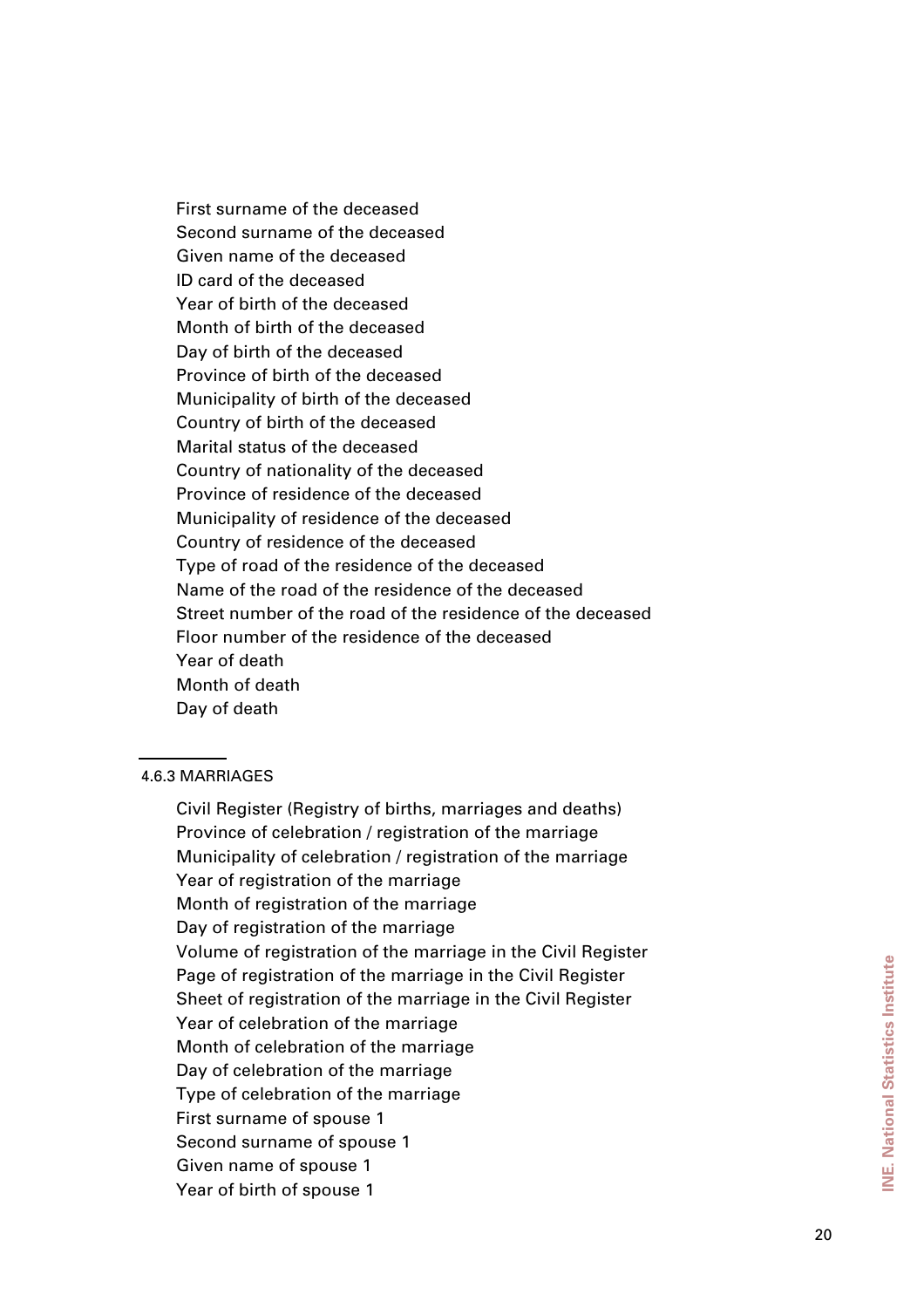Month of birth of spouse 1 Day of birth of spouse 1 Sex of spouse 1 Marital status of spouse 1 Country of nationality of spouse 1 ID card of spouse 1 Province of residence of spouse 1 Municipality of residence of spouse 1 Country of residence of spouse 1 Type of road of the residence of spouse 1 Name of the road of the residence of spouse 1 Street number of the residence of spouse 1 Floor number of the residence of spouse 1 First surname of spouse 2 Second surname of spouse 2 Given name of spouse 2 Year of birth of spouse 2 Month of birth of spouse 2 Day of birth of spouse 2 Sex of spouse 2 Marital status of spouse 2 Country of nationality of spouse 2 ID card of spouse 2 Province of residence of spouse 2 Municipality of residence of spouse 2 Country of residence of spouse 2 Type of road of the residence of spouse 2 Name of the road of the residence of spouse 2 Street number of the residence of spouse 2 Floor number of the residence of spouse 2

#### **4.7 Statistical forms**

The following statistical registers are used:

- Statistical Register of Childbirth, Births and Late Foetal Deaths: this reflects the information on all the childbirths registered in the Civil Register, and on their characteristics, such as multiplicity, mortality, data on the parents, data on the newborn(s), etc.

- Unified Medical Death Certificate / Statistical Death Register (CMB/BED): this reflects the information of the deceased persons and their characteristics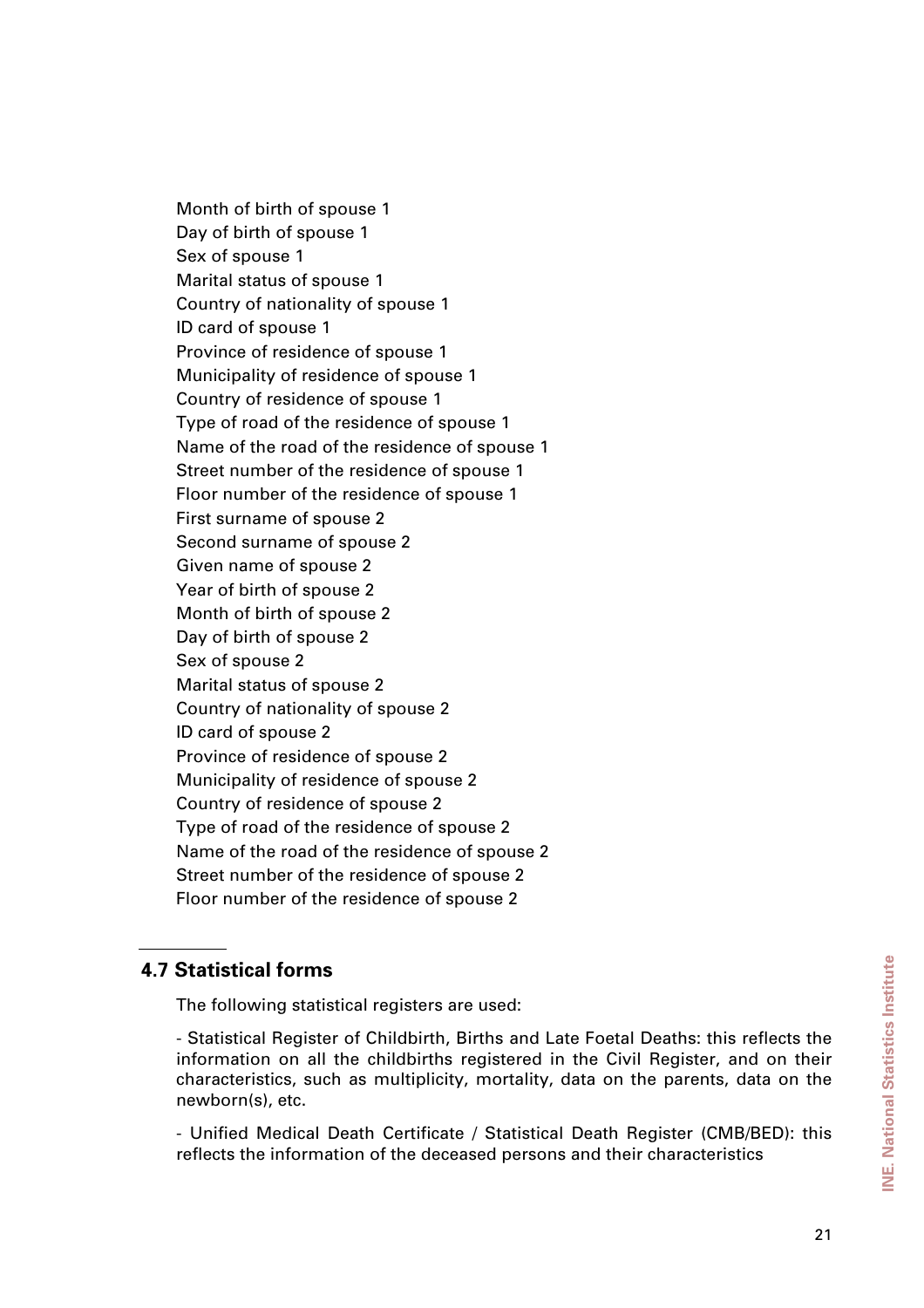- Judicial Statistical Death Register: this reflects the information on the deaths occurring in violent or unclear circumstances, requiring judicial intervention.

- Statistical Marriage Register: this includes the information on the marriages registered in the Civil Register, and their characteristics.

- Ecclesiastical Marriage Register: this is used by the Catholic Church for those marriages celebrated by this religion. There is a frequent case of marriages celebrated by the Catholic religion, for which a statistical register is used because the parish does not have ecclesiastical registers. Its content is similar to that of the statistical marriage register.

The statistical childbirth register changed its format and its content in the year 2007. This new register has modified its format to adapt it to the recording techniques by means of optical character recognition. Moreover, changes have been made in the content therein, for the purpose of being able to analyse the influence of the characteristics and the socio-demographic changes of the current population on fertility. New variables were introduced, such as: place of birth of the mother and the father, moment of acquisition of nationality for the mother and the father, educational level of the mother and the father, marital status of the mother and cohabitation situation with common law partners, place of birth and nationality of the previous child, nationality of the newborns in the current delivery, information from the autopsy and time of death for those life born infants deceased before 24 hours of life and stillborn infants. There are Castilian and bilingual versions.

The statistical marriage register changed its content in the month of July 2005, for the purpose of adapting it to the latest modification in Law 13/2005, of 1 July (B.O.E. of 2 July 2005), modifying the Civil Code in terms of the right to marry. Said law allows marriages between persons of the same or different sexes, with complete and equal rights and responsibilities, irregardless of the composition of said marriages. The sex variable of each of the spouses was introduced in the statistical register. There are Castilian and bilingual versions.

The ecclesiastical marriage register has not had changes in its content. There are Castilian and bilingual versions.

Subsequently, the statistical marriage register changed its format and its content on 1 January 2008. This new register has modified its format to adapt it to the recording techniques by means of optical character recognition (OCR). Moreover, changes were made in the content thereof, including new variables, such as: educational level of the spouses, ID card numbers (D.N.I., passport, ID for foreign nationals) of the spouses, acquisition of nationality, etc. Likewise, the terminology was adapted, changing the terms husband/wife to spouse1/spouse2.

The statistical death register changed its format and its content in the year 2009. Likewise, as in the Childbirth and Marriage registers, this has included the necessary transformations in the format of the CMD/BED, in order to adapt the information collection to the optical character recognition (OCR), and has changed the content therein, modifying the way of asking the questions. There are Castilian and bilingual versions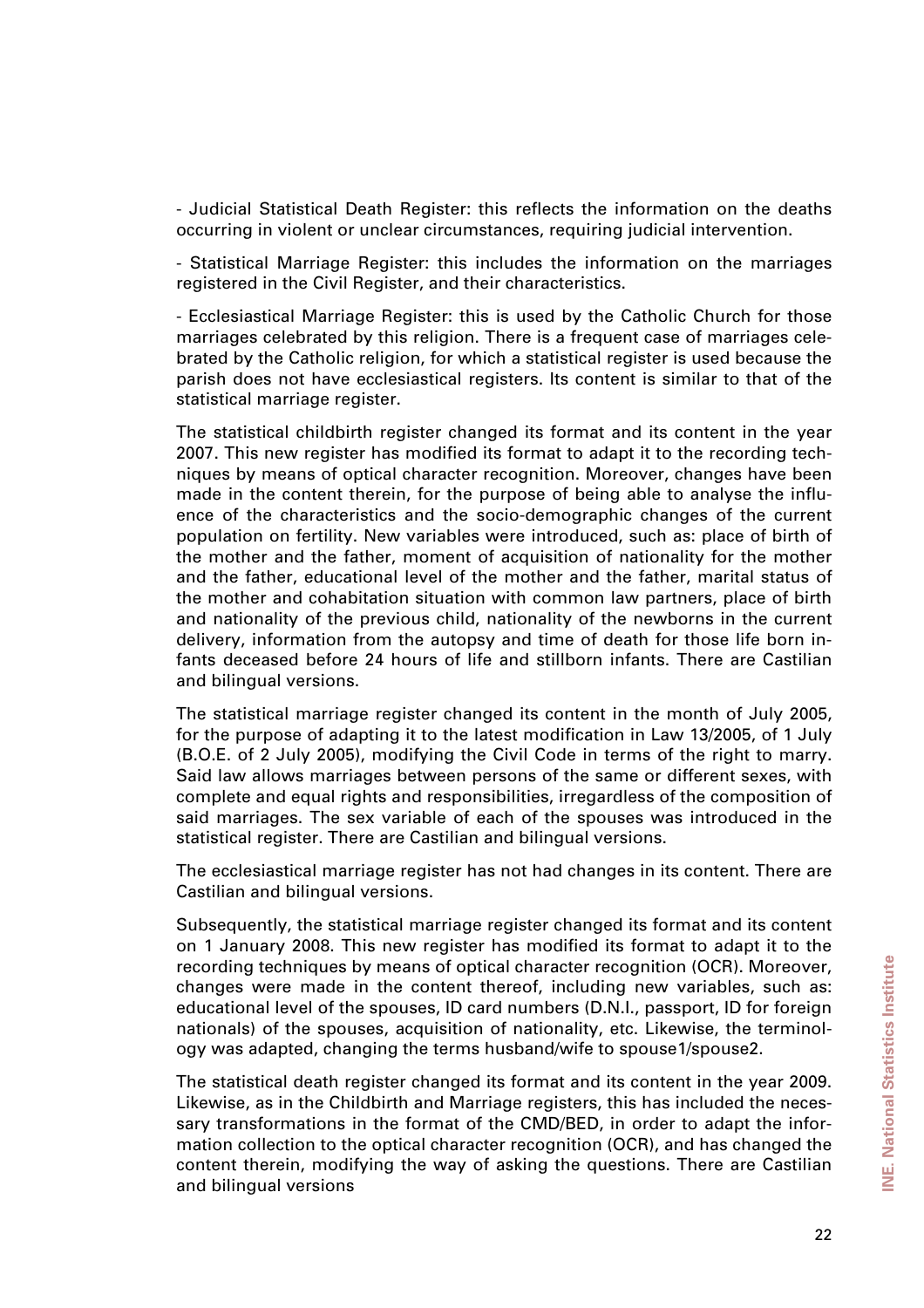# **5. Dissemination plan and frequency of dissemination**

The final results describe the characteristics of the childbirths, births, late foetal deaths, marriages and deaths occurring in Spain throughout a given year. They are disseminated annually on a national level, and with distribution by Autonomous Community, province, capital and municipality.

The final results corresponding to year *t* are published in December of year t+1, along with the microdata files from which these results are obtained.

The preview results are broken down by month, and are disseminated every six months, in June and December each year. The preview results referring to the first half of the year *t* are published in December of year t , and those referring to all the months of the complete year  $t$  are published in June of year  $t+1$ . The publication of preview results corresponding to all of the months of the complete year update those already published referring to the first semester thereof.